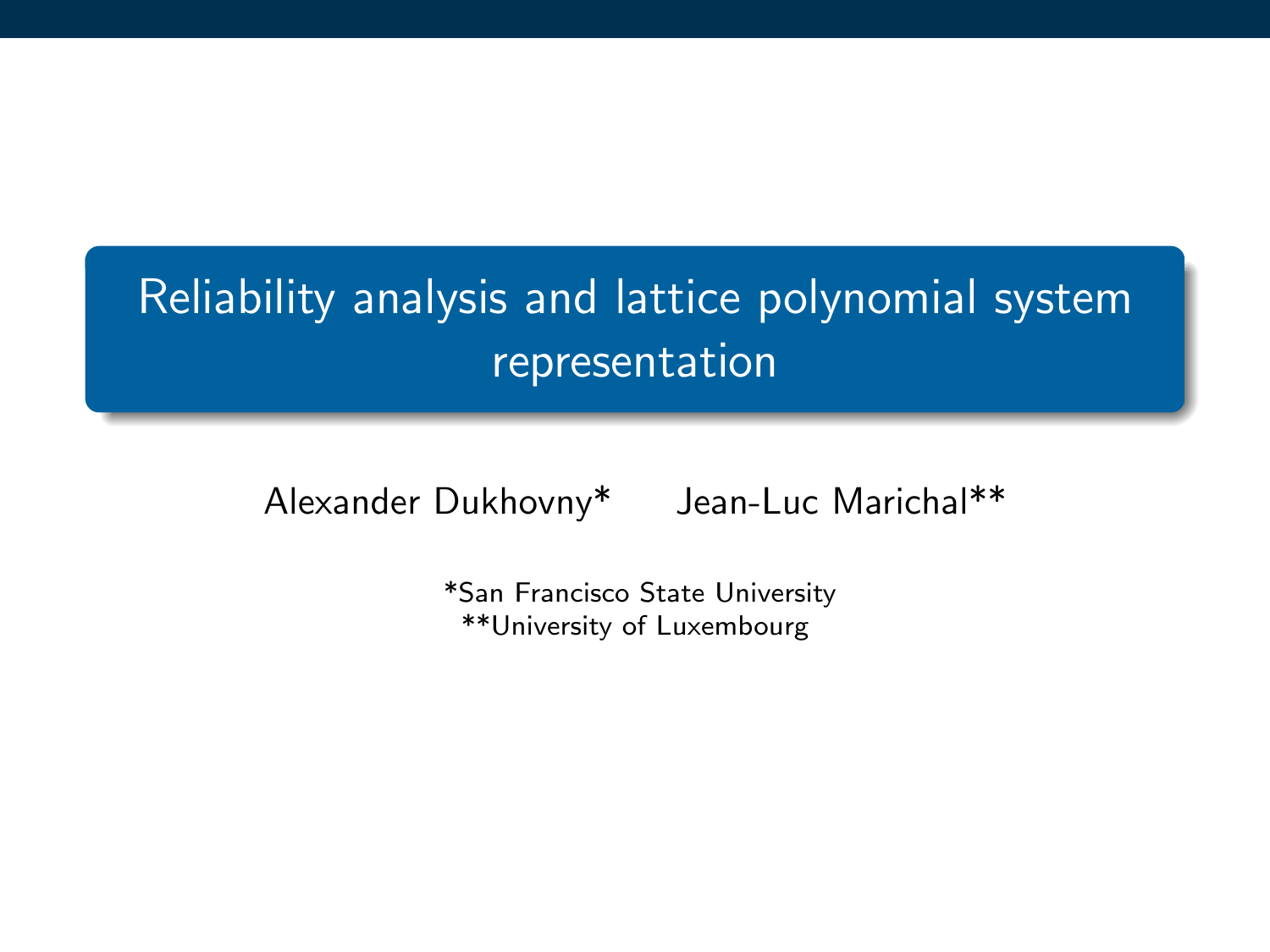## System

**Definition.** A *system* consists of several interconnected units

### Assumptions:

- $\bullet$  The system and the units are of the crisply on/off kind
- <sup>2</sup> A serially connected segment of units is functioning if and only if every single unit is functioning



<sup>3</sup> A system of parallel units is functioning if and only at least one unit is functioning

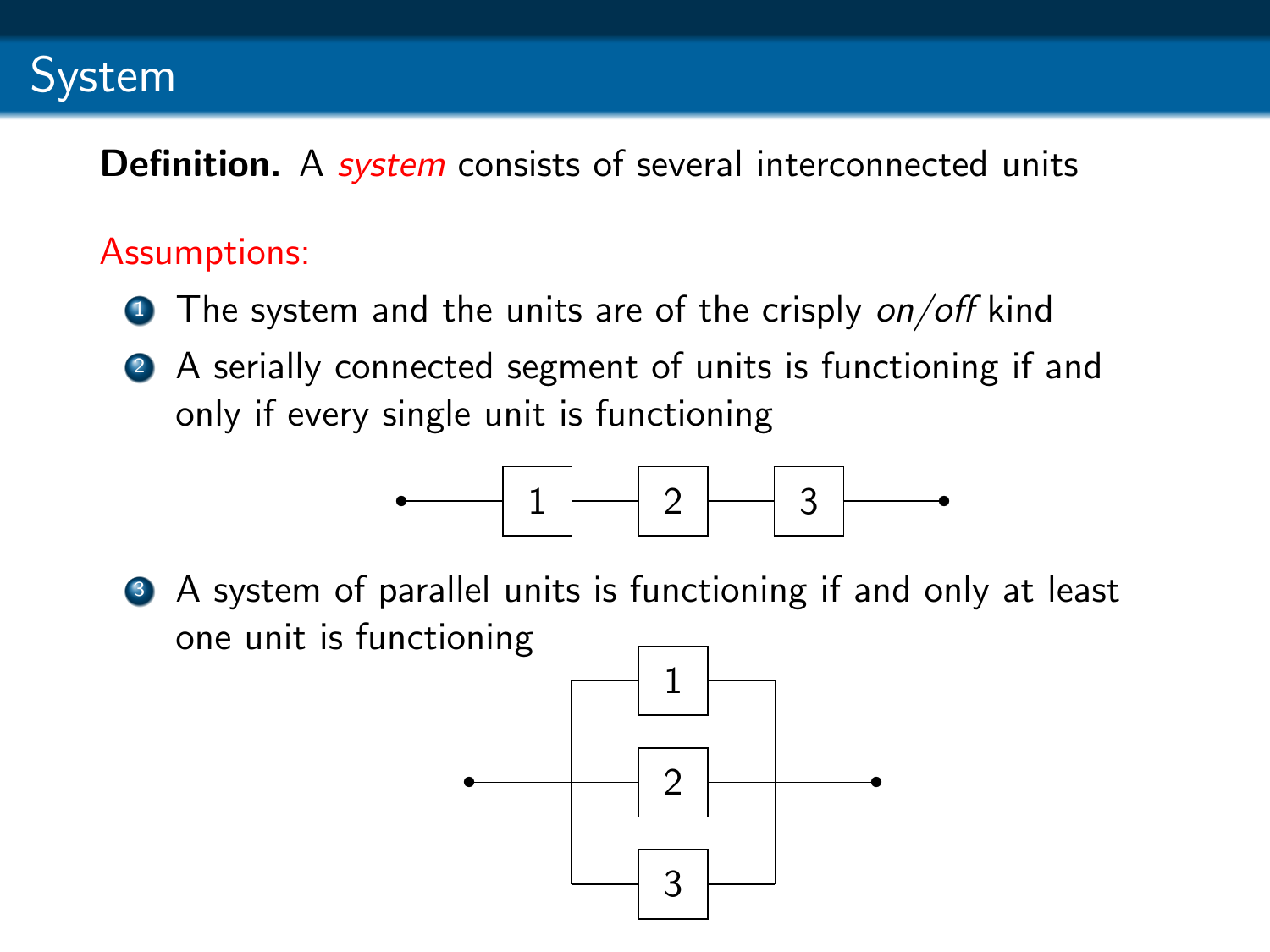

#### Example. Home video system

- 1. Blu-ray player
- 2. DVD player
- 3. LCD monitor
- 4. Amplifier
- 5. Speaker A
- 6. Speaker B

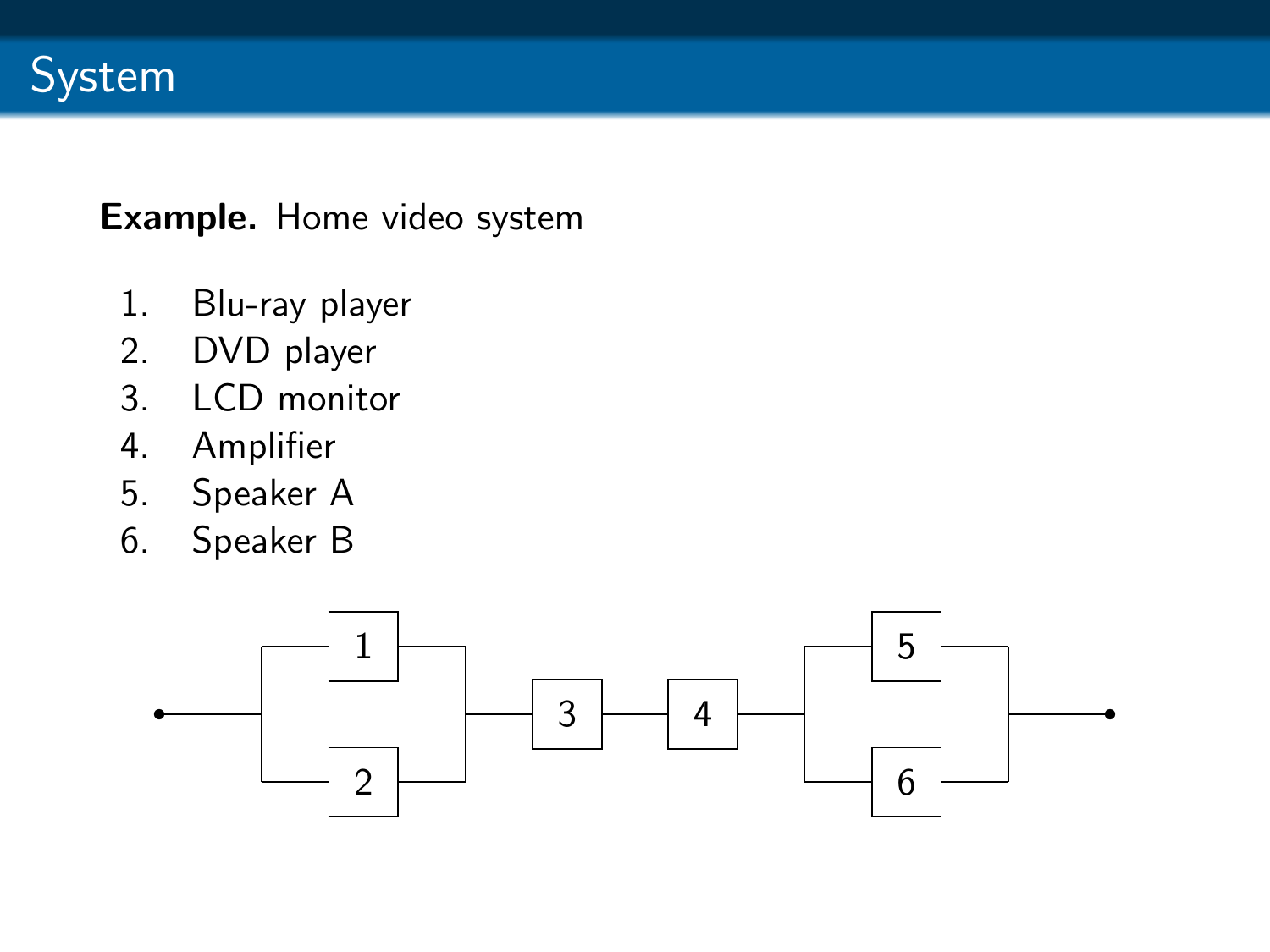### Definition.

The *state of a component*  $i \in [n] = \{1, \ldots, n\}$  can be represented by a Boolean variable

$$
x_i = \begin{cases} 1 & \text{if component } i \text{ is functioning} \\ 0 & \text{if component } i \text{ is in a failed state} \end{cases}
$$

The *state of the system* is described from the component states through a Boolean function  $\phi: \{0,1\}^n \rightarrow \{0,1\}$ 

$$
\phi(x_1, \dots, x_n) = \begin{cases} 1 & \text{if the system is functioning} \\ 0 & \text{if the system is in a failed state} \end{cases}
$$

This function is called the *structure function* of the system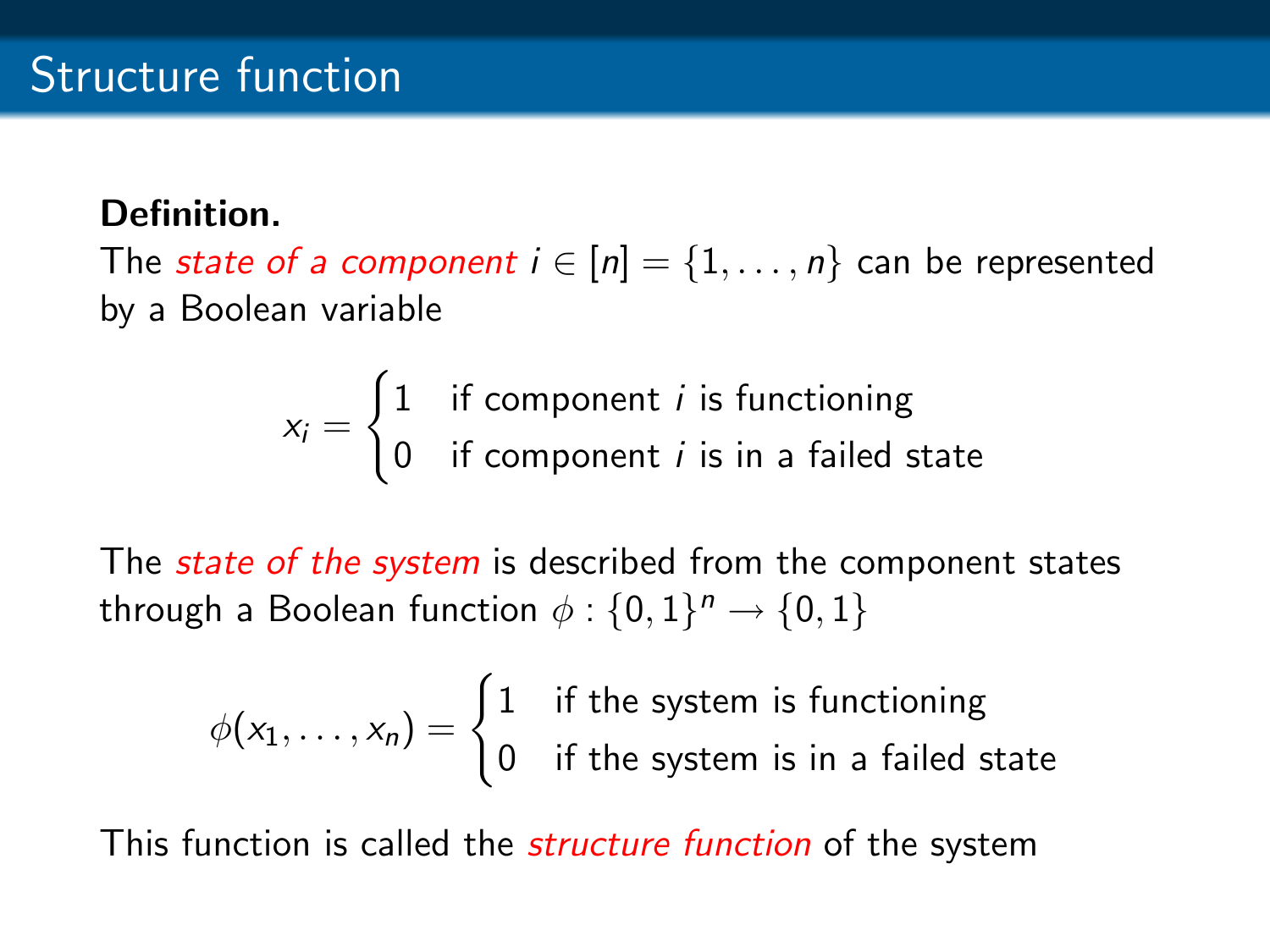## Structure function

Series structure



Parallel structure

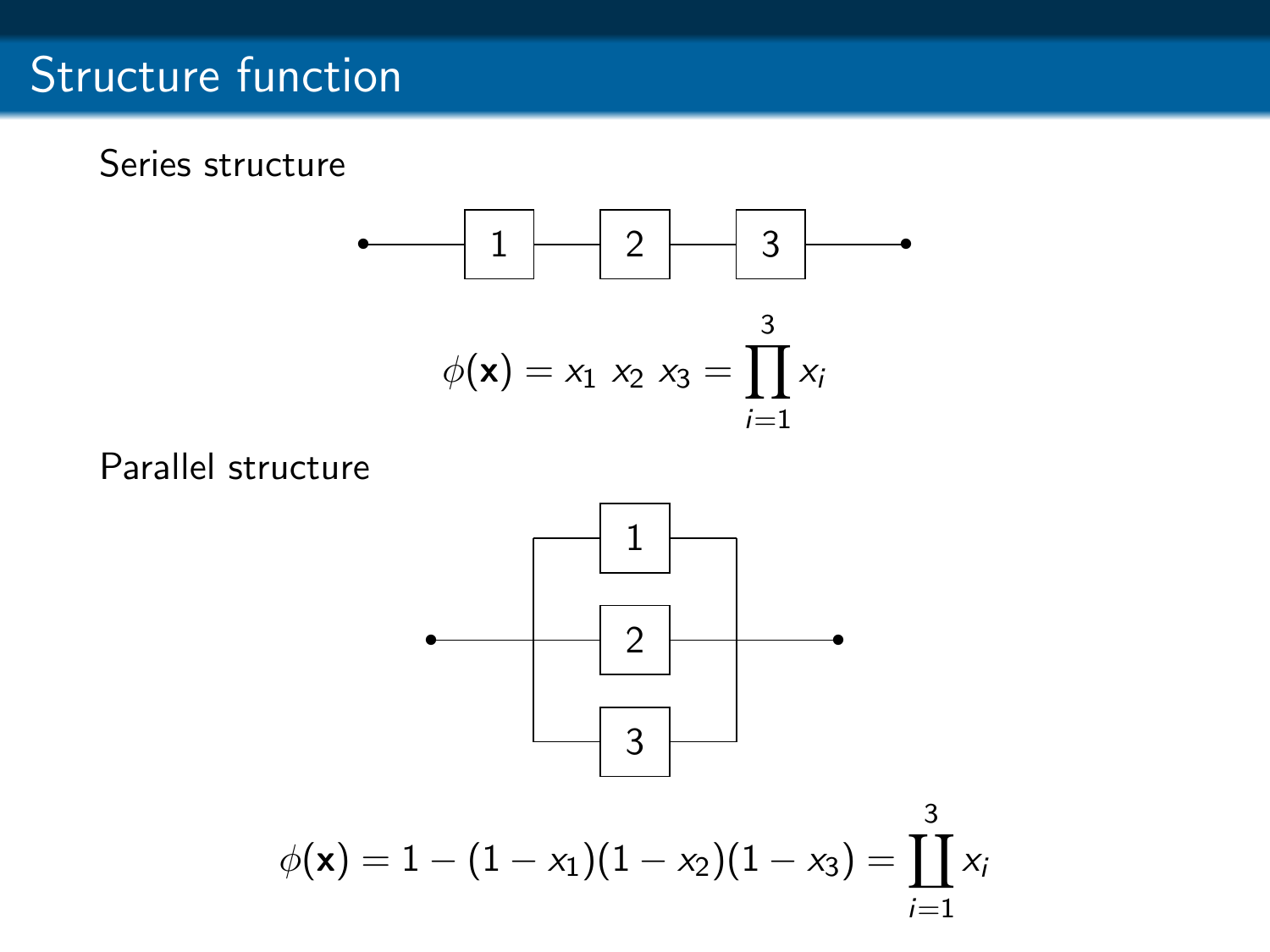### Home video system



 $\phi(\mathbf{x}) = (x_1 \amalg x_2) x_3 x_4 (x_5 \amalg x_6)$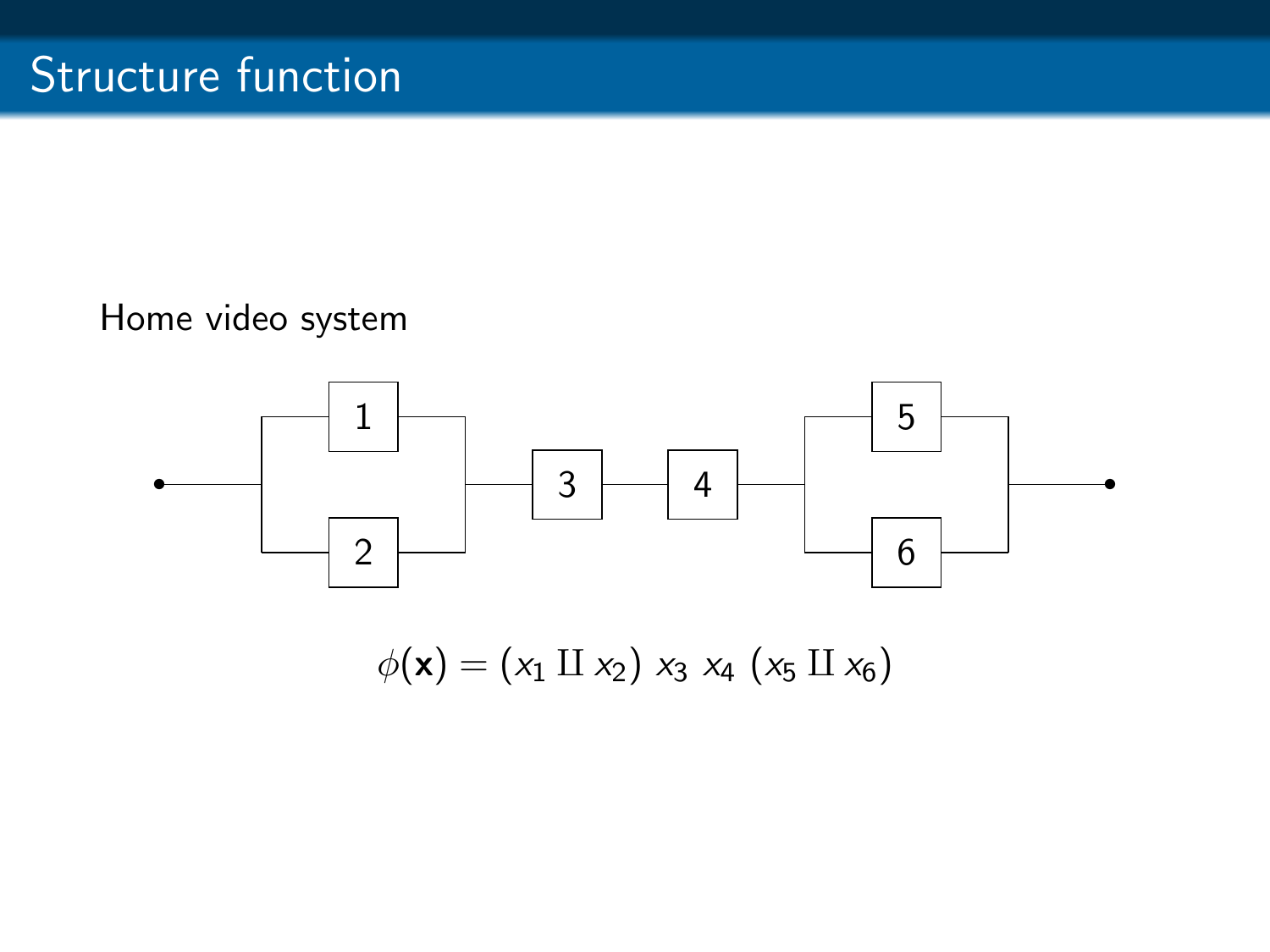### Definition.

Let  $\phi: \{0,1\}^n \rightarrow \{0,1\}$  be a structure function on  $[n] = \{1,...,n\}$ .

The system is said to be *semicoherent* if

 $\phi$  is nondecreasing :  $\mathbf{x} \leqslant \mathbf{x}' \Rightarrow \phi(\mathbf{x}) \leqslant \phi(\mathbf{x}')$ 

• 
$$
\phi(0) = 0, \ \phi(1) = 1
$$

The system is said to be *coherent* if, in addition

• every component is relevant to  $\phi$ :

$$
\exists \mathbf{x} \in \{0,1\}^n : \phi(1_i, \mathbf{x}) \neq \phi(0_i, \mathbf{x})
$$

where

$$
(1i, x) = (x1,..., 1, ..., xn)
$$
  
(0<sub>i</sub>, **x**) = (x<sub>1</sub>,..., 0, ..., x<sub>n</sub>)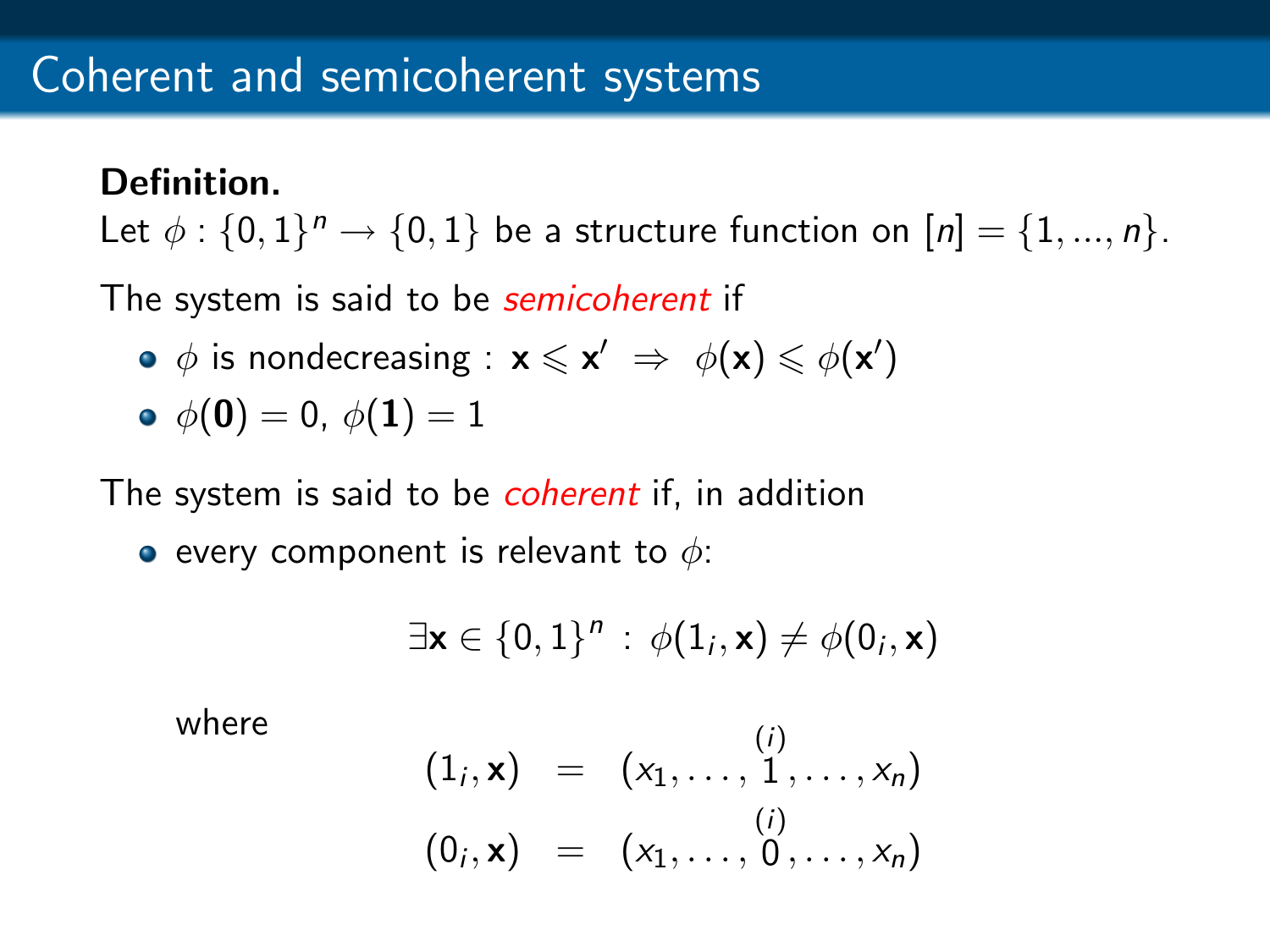## Representations of Boolean functions

Boolean function

\n
$$
\phi: \{0,1\}^n \to \{0,1\}
$$
\n
$$
\text{v}: 2^{[n]} \to \{0,1\}
$$

$$
v(A) = \phi(\mathbf{e}_A) \qquad A \subseteq [n]
$$

 $\rightarrow$  We write  $\phi_{\nu}$  instead of  $\phi$ 

#### Representations of a Boolean function

$$
\phi_{\mathsf{v}}(\mathbf{x}) = \sum_{A \subseteq [n]} \mathsf{v}(A) \prod_{i \in A} x_i \prod_{i \in [n] \setminus A} (1 - x_i)
$$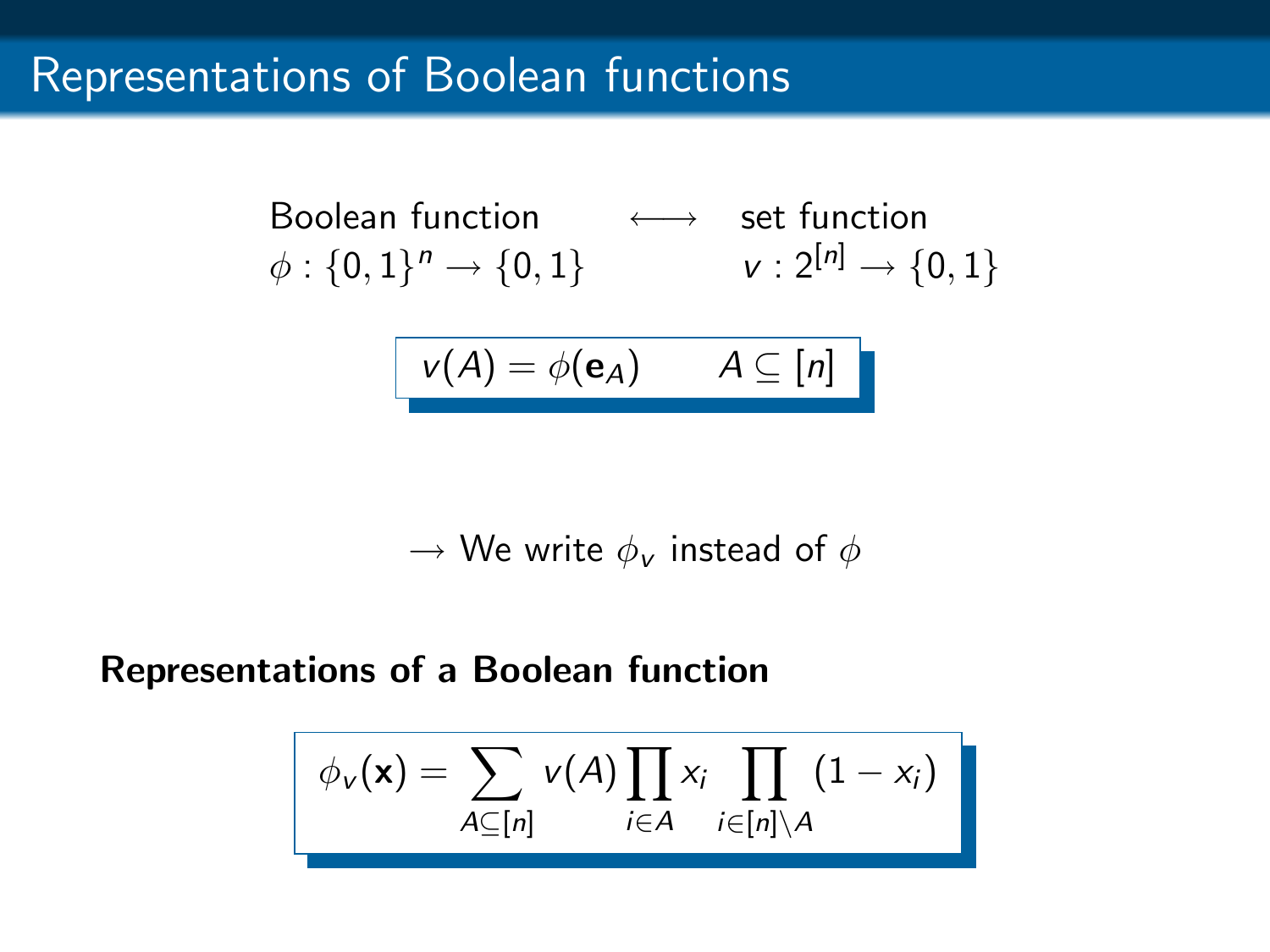#### Alternative representations

$$
\phi_{v}(\mathbf{x}) = \sum_{A \subseteq [n]} m_{v}(A) \prod_{i \in A} x_{i}
$$

where

$$
m_{\nu}(A)=\sum_{B\subseteq A}(-1)^{|A|-|B|}\,\nu(B)
$$

If  $\phi_{\mathbf{v}}$  is nondecreasing and nonconstant:

$$
\boxed{\phi_{\mathbf{v}}(\mathbf{x}) = \prod_{\substack{A \subseteq [n] \\ \mathbf{v}(A) = 1}} \prod_{i \in A} x_i}
$$

(Hammer and Rudeanu 1968)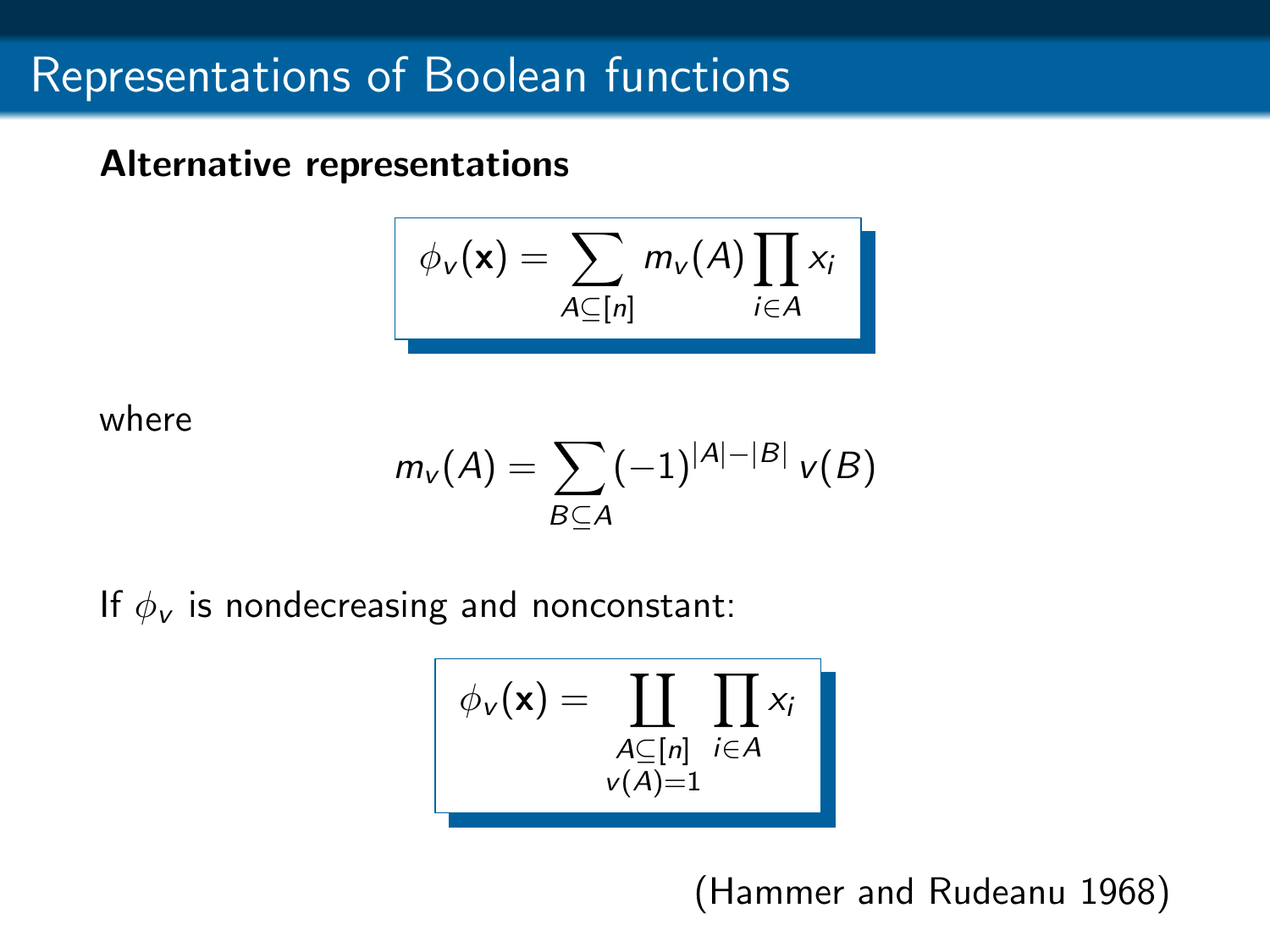### System and component lifetimes

Any component  $i \in [n]$  has a random lifetime :  $T_i$ The system has a random lifetime :  $T_s$ 

The structure function induces a functional relationship between the variables  $T_1, \ldots, T_n$  and the variable  $T_5$ 

### Example:



$$
\phi(\mathbf{x}) = x_1 \ x_2 \ x_3 = \prod_{i=1}^{3} x_i
$$

$$
T_S = T_1 \land T_2 \land T_3 = \bigwedge_{i=1}^{3} T_i
$$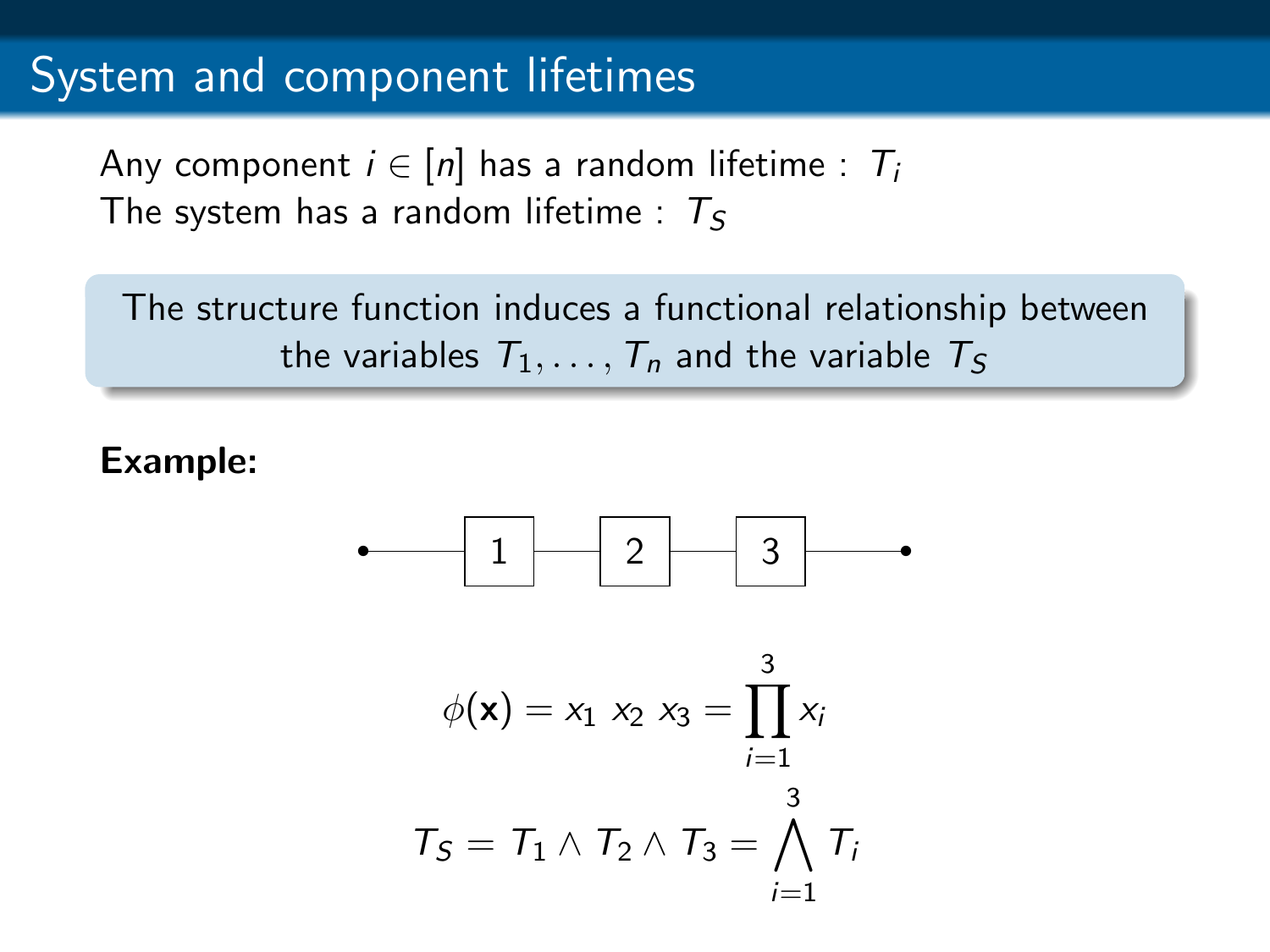## System and component lifetimes

### Home video system



In general,

$$
T_S = p(T_1, \ldots, T_n)
$$

where  $\rho:\mathbb{R}^n_+\to\mathbb{R}_+$  is an  $n$ -ary lattice polynomial function

 $\Rightarrow$  Formal parallelism between two representations of systems: structure functions and lattice polynomial functions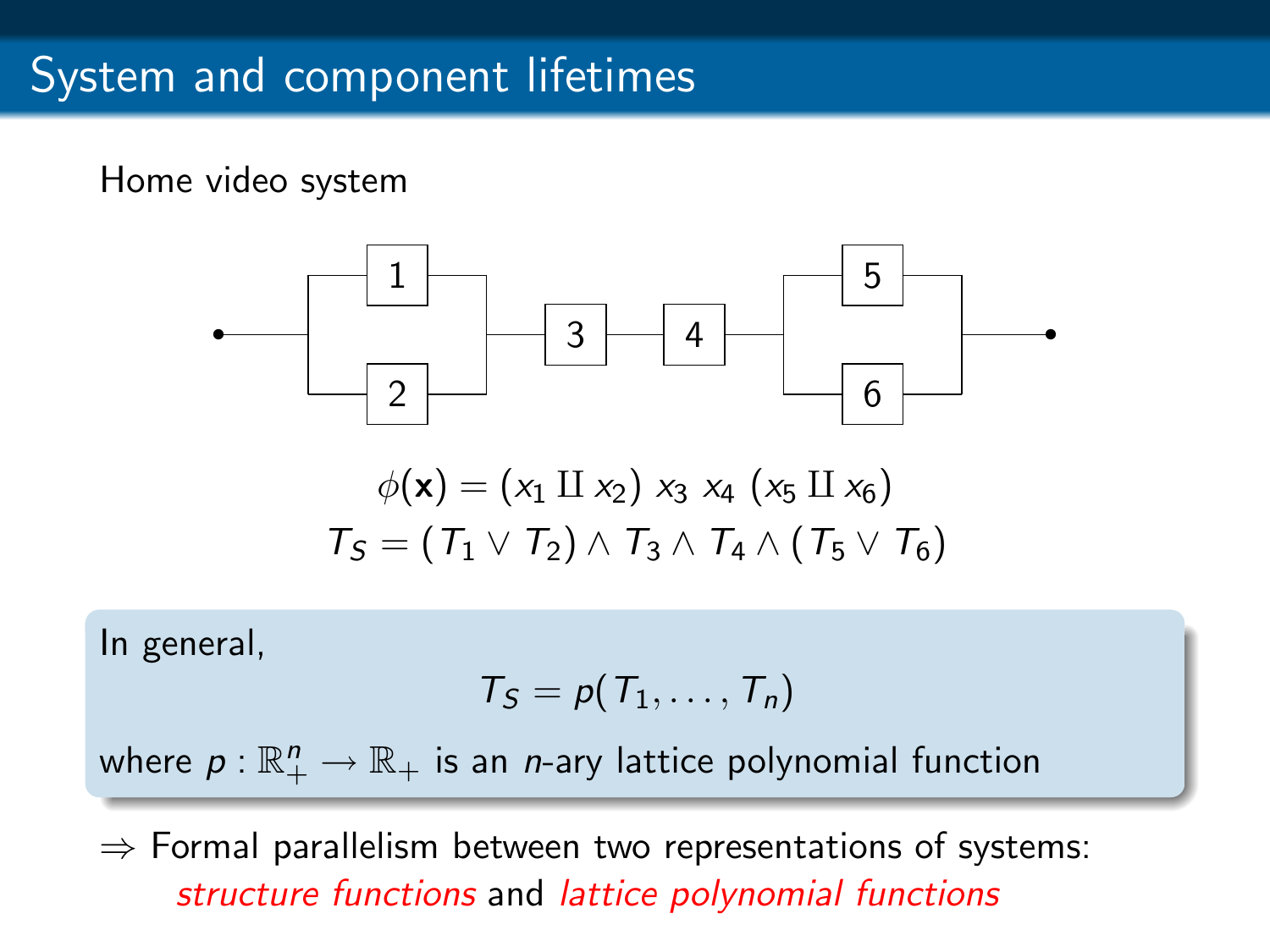## Lattice polynomial functions

Let  $L \subseteq [-\infty, \infty]$  a totally ordered bounded lattice  $\Rightarrow \wedge = \min$  and  $\vee = \max$ 

The class of n-ary lattice polynomial (l.p.) functions is defined as follows:

- (i) For any  $k \in [n]$ , the projection  $(t_1, \ldots, t_n) \mapsto t_k$  is an *n*-ary l.p. function
- (ii) If p and q are n-ary l.p. functions then  $p \wedge q$  and  $p \vee q$  are n-ary l.p. functions
- $(iii)$  Every *n*-ary l.p. function is constructed by finitely many applications of the rules (i) and (ii).

Example:

$$
p(t_1, t_2, t_3) = (t_1 \wedge t_2) \vee t_3
$$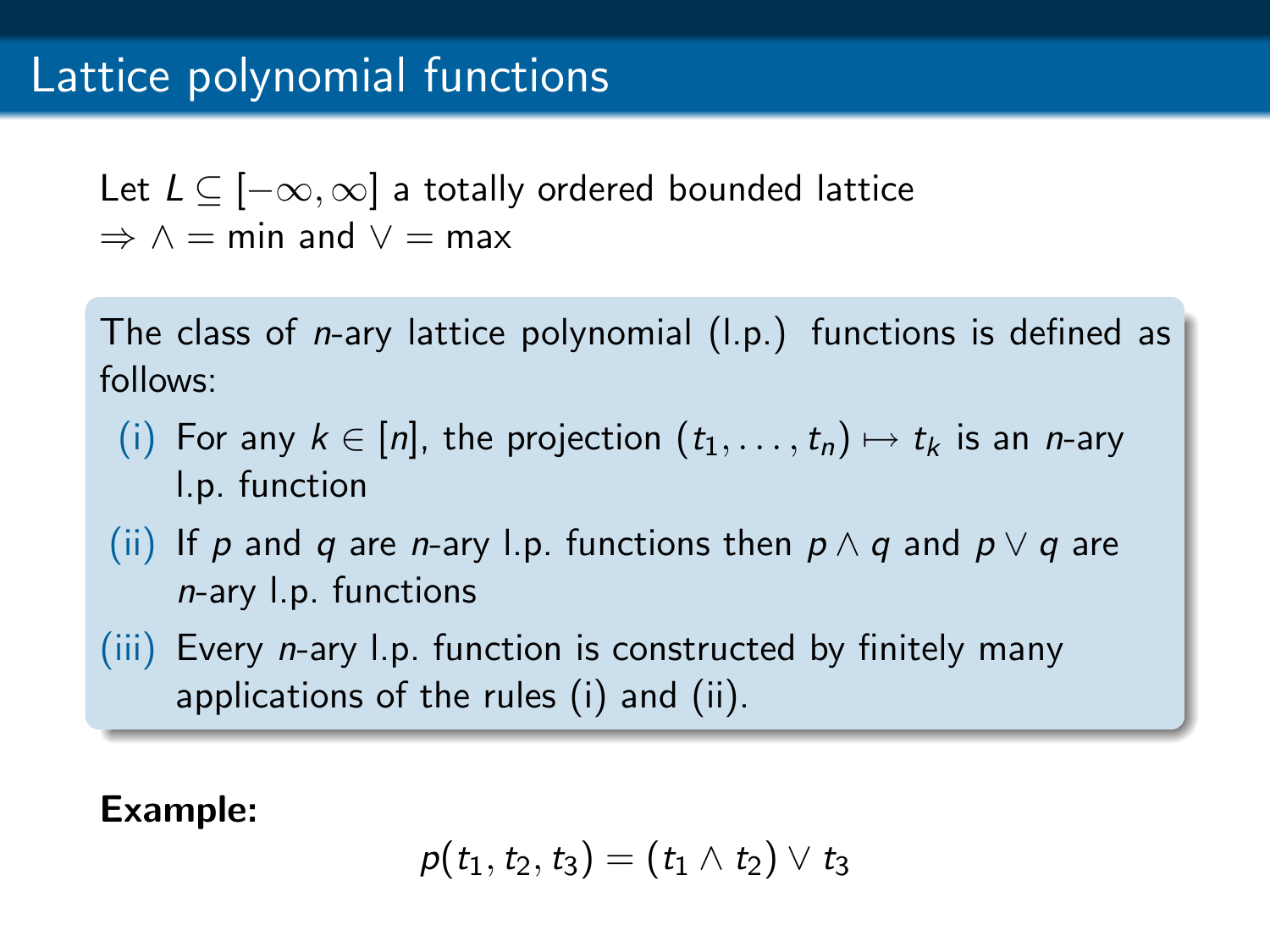## Lattice polynomial functions

Let  $a = \inf L$  and  $b = \sup L$ 

1.p. function

\n
$$
\leftarrow \quad \text{set function}
$$
\n
$$
p: L^{n} \to L \quad w: 2^{[n]} \to \{a, b\}
$$
\n
$$
w(A) = p(e_{A}^{a,b}) \quad A \subseteq [n]
$$
\nExample

\n
$$
e_{\{1,2\}}^{a,b} = (b, b, a, \ldots, a)
$$
\n
$$
\to \text{We write } p_{w} \text{ instead of } p
$$

Representations of an l.p. function (Birkhoff 1967)

$$
p_w(\mathbf{t}) = \bigvee_{\substack{A \subseteq [n] \\ w(A) = b}} \bigwedge_{i \in A} t_i
$$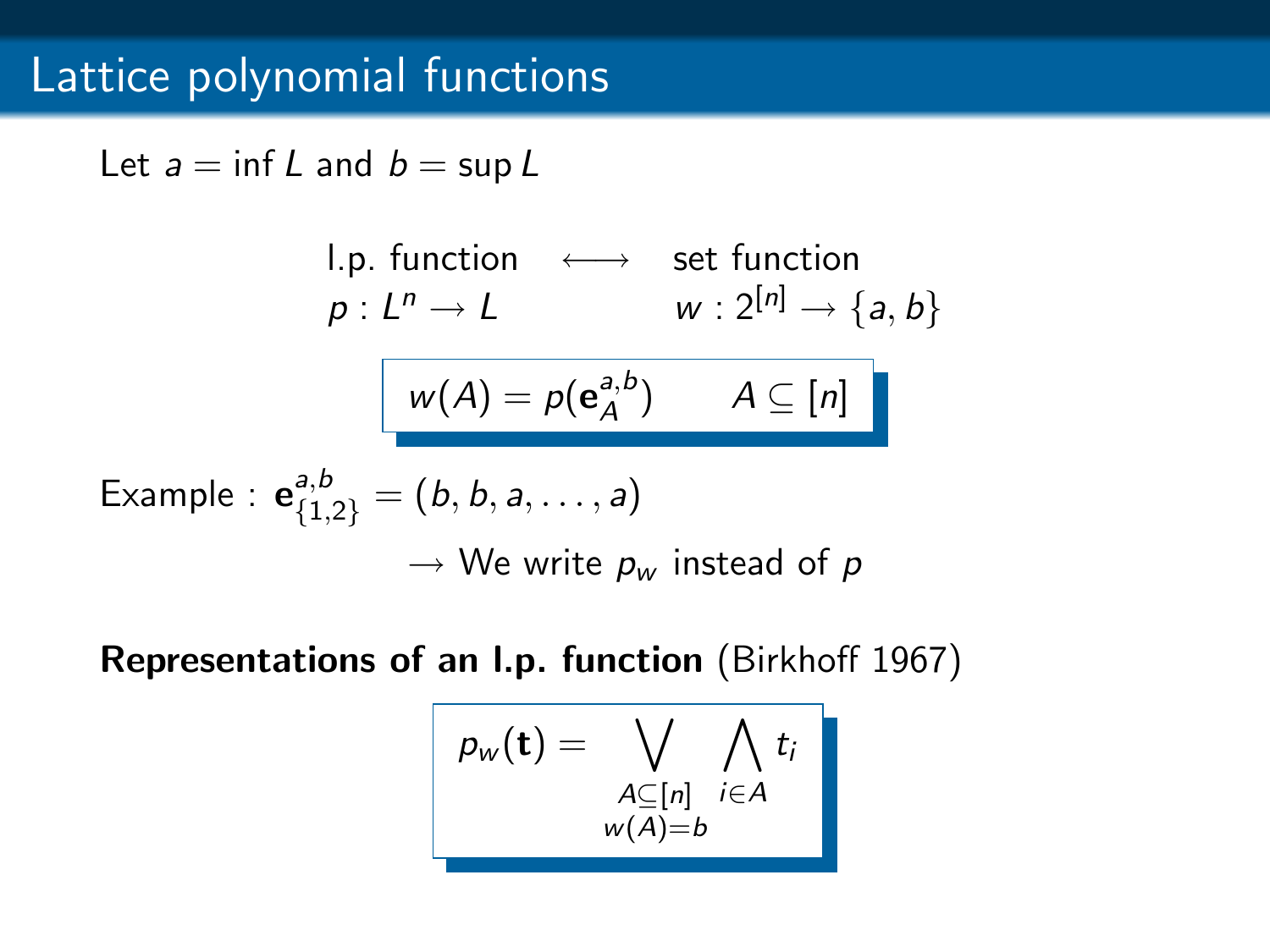## Formal parallelism between the two representations

 $T_i$  = random lifetime of component  $i \in [n]$  $X_i(t) = \text{Ind}(T_i > t) = \text{random state of } i \text{ at time } t \geq 0$ 



#### For the system:

 $T<sub>S</sub>$  = system lifetime  $X_{\mathcal{S}}(t) = \text{Ind}(T_{\mathcal{S}} > t) =$  random state of the system at time  $t \geq 0$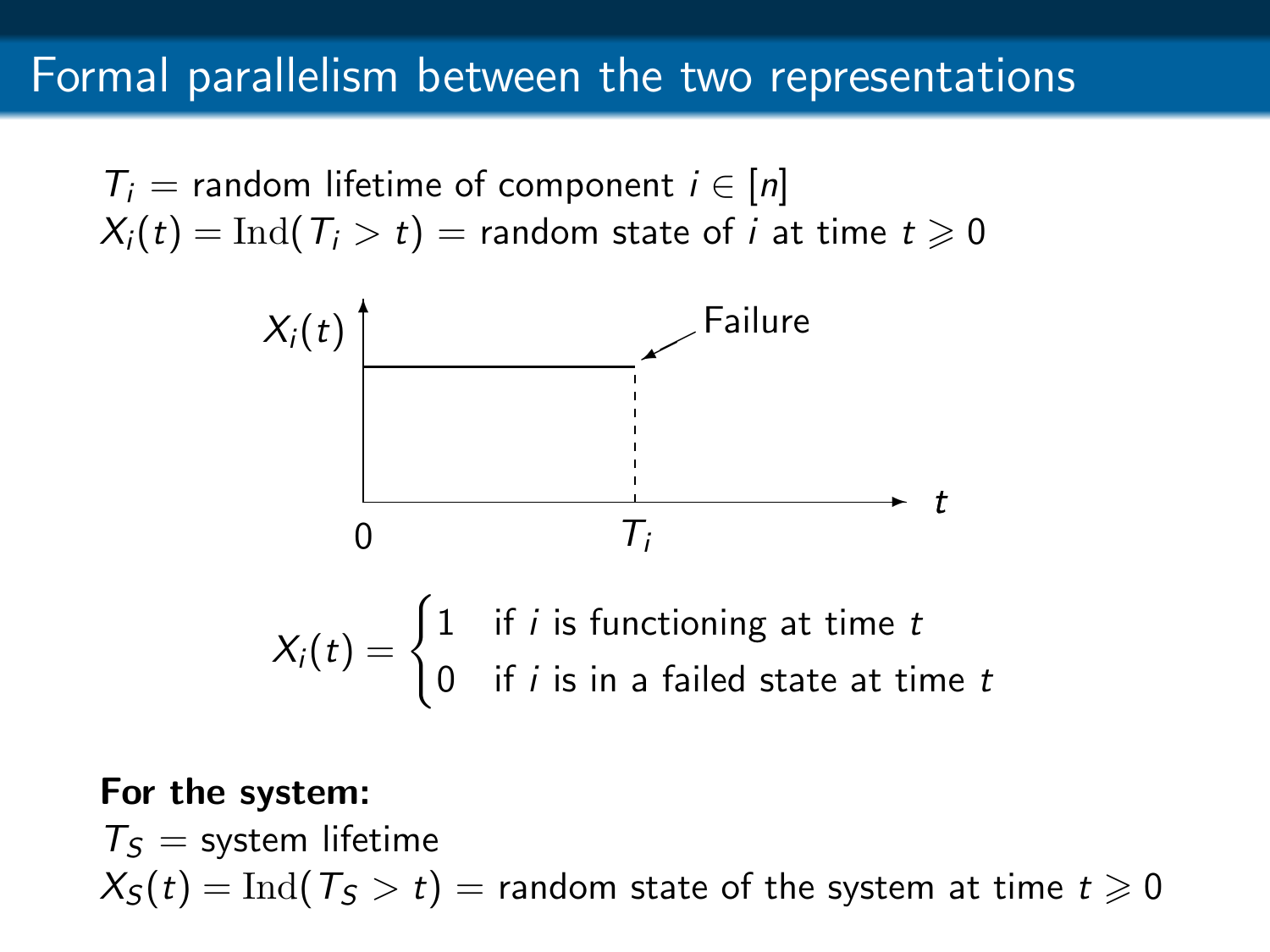Home video system

$$
p_w(\mathbf{T}) = (T_1 \vee T_2) \wedge T_3 \wedge T_4 \wedge (T_5 \vee T_6)
$$
  

$$
\phi_v(\mathbf{X}(t)) = (X_1(t) \amalg X_2(t)) \ X_3(t) \ X_4(t) \ (X_5(t) \amalg X_6(t))
$$

 $\phi_{\rm v}$  is also an l.p. function that has just the same max-min form as  $p_w$  but applied to binary arguments  $\phi_v \longleftrightarrow \phi_w$  $w = \gamma \circ v$  $\gamma$ : {0, 1}  $\rightarrow$  {a, b},  $\gamma(0) = a$ ,  $\gamma(1) = b$ 

As the lifetimes are  $[0, \infty]$ -valued, we now assume that  $a = 0$  and  $b = \infty$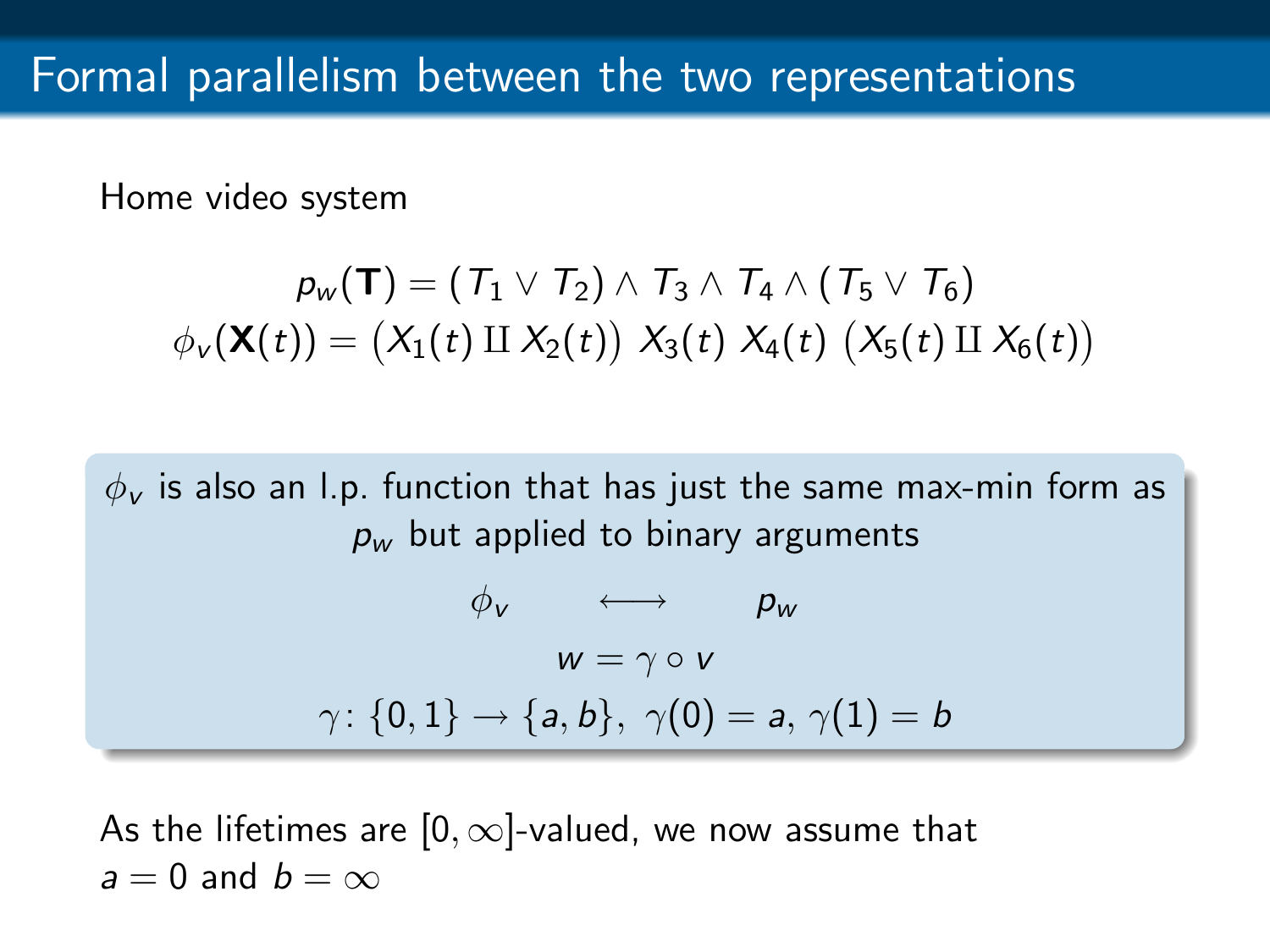#### **Theorem.** (Dukhovny and M. 2008)

Consider a system whose structure function  $\phi_{\mathsf{v}}: \{0,1\}^n \rightarrow \{0,1\}$  is nondecreasing and nonconstant. Then we have

<span id="page-15-0"></span>
$$
T_S = p_w(T_1, \ldots, T_n) \tag{1}
$$

where  $w = \gamma \circ v$ . Conversely, any system fulfilling [\(1\)](#page-15-0) for some l.p. function  $p_w:L^n\to L$  has the nondecreasing and nonconstant structure function  $\phi_{\mathsf{v}}$ , where  $\mathsf{v}=\gamma^{-1}\circ \mathsf{w}$ 

The proof mainly lies on the immediate identities

$$
\operatorname{Ind}(E \wedge E') = \operatorname{Ind}(E) \wedge \operatorname{Ind}(E')
$$
  

$$
\operatorname{Ind}(E \vee E') = \operatorname{Ind}(E) \vee \operatorname{Ind}(E')
$$

valid for all events  $E$  and  $E'$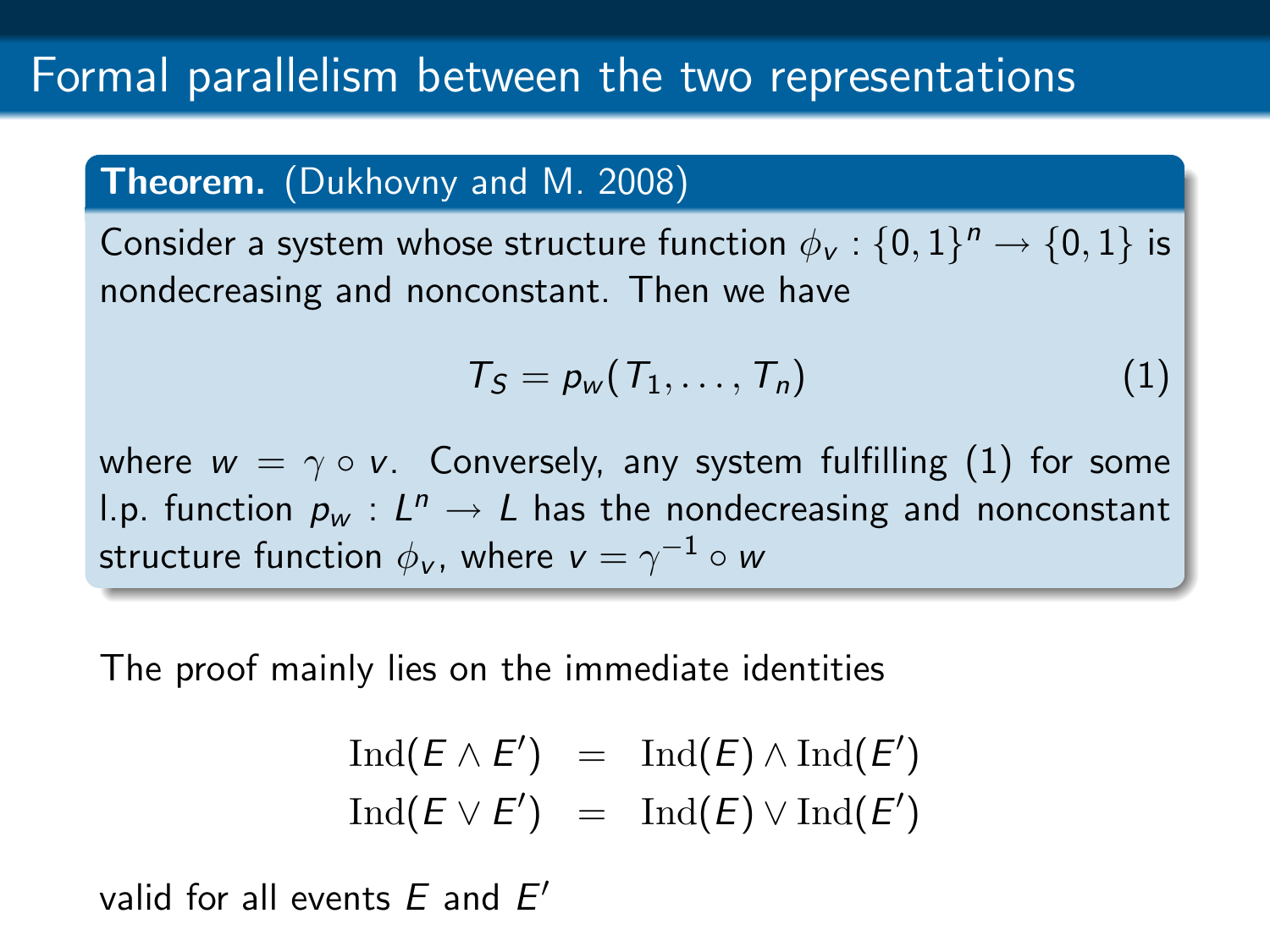**Proof.** For every  $t \ge 0$  we have

$$
\phi_{\nu}(\mathbf{X}(t)) = \prod_{\substack{A \subseteq [n] \\ \nu(A) = 1}} \prod_{i \in A} X_i(t)
$$
\n
$$
= \bigvee_{\substack{A \subseteq [n] \\ \nu(A) = 1}} \bigwedge_{i \in A} \text{Ind}(\mathcal{T}_i > t) = \text{Ind} \Big( \bigvee_{\substack{A \subseteq [n] \\ \nu(A) = 1}} \bigwedge_{i \in A} \mathcal{T}_i > t \Big)
$$
\n
$$
= \text{Ind}(p_{\nu}(\mathbf{T}) > t)
$$

Hence, we have

$$
X_{S}(t) = \phi_{v}(\mathbf{X}(t)) \quad \forall t \geq 0
$$
  
\n
$$
\Leftrightarrow \text{ Ind}(T_{S} > t) = \text{Ind}(p_{w}(\mathbf{T}) > t) \quad \forall t \geq 0
$$
  
\n
$$
\Leftrightarrow T_{S} = p_{w}(\mathbf{T})
$$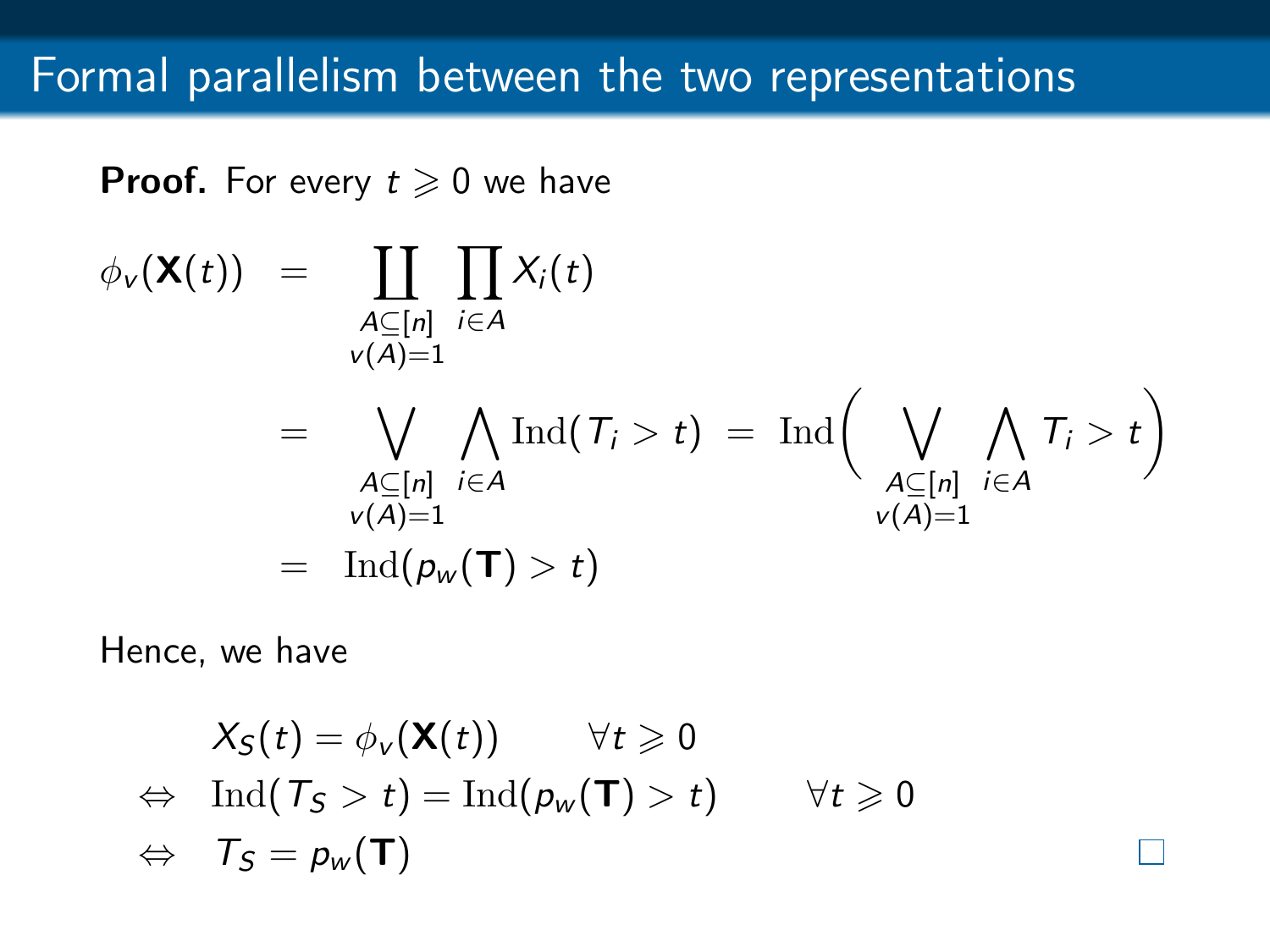### Properties of l.p. functions reveal properties of structure functions

**Example.** Any l.p. function  $p: L^n \to L$  satisfies trivially the functional equations

$$
p(u \wedge t_1, \ldots, u \wedge t_n) = u \wedge p(t_1, \ldots, t_n) \qquad \forall u \in L
$$
  

$$
p(u \vee t_1, \ldots, u \vee t_n) = u \vee p(t_1, \ldots, t_n) \qquad \forall u \in L
$$

The corresponding equations for the structure functions are

$$
\begin{array}{rcl}\n\phi(y x_1, \ldots, y x_n) & = & y \ \phi(x_1, \ldots, x_n) & \forall y \in \{0, 1\} \\
\phi(y \amalg x_1, \ldots, y \amalg x_n) & = & y \amalg \phi(x_1, \ldots, x_n) & \forall y \in \{0, 1\}\n\end{array}
$$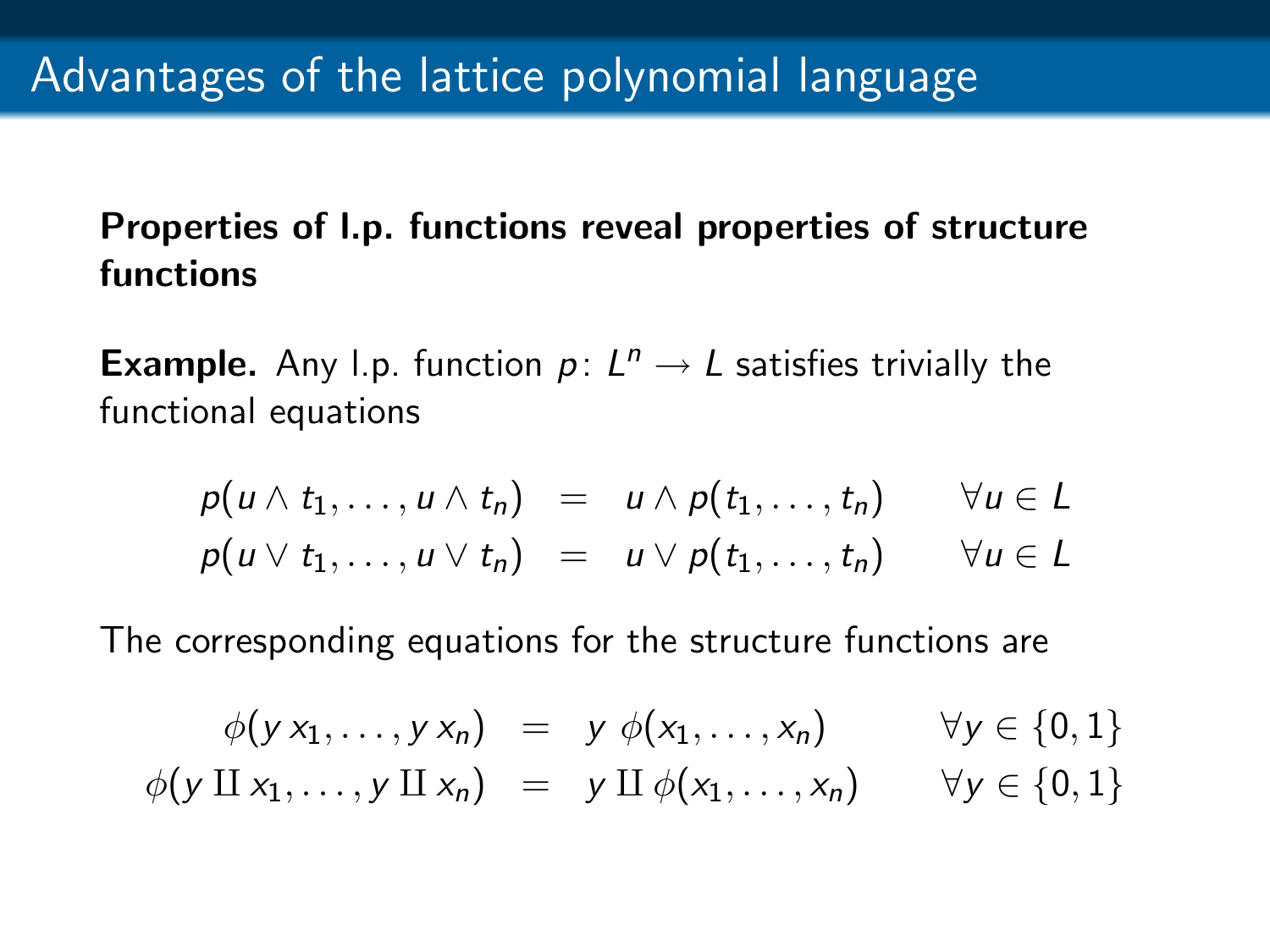## Advantages of the lattice polynomial language

Properties of structure functions reveal properties of l.p. functions

Example. Pivotal decomposition of the structure function

$$
\phi(\mathbf{x}) = x_i \phi(1_i, \mathbf{x}) + (1 - x_i) \phi(0_i, \mathbf{x})
$$

Bridge structure 2 1 3 5 4  $<\,$  $\diagup$ ✟✟ ✟✟ q ✟✟  $\geqslant$  $\overline{\phantom{0}}$  $\searrow$  $\phi(\mathbf{x}) = x_3 \phi(1_3, \mathbf{x}) + (1 - x_3) \phi(0_3, \mathbf{x})$  $\phi(1_3, \mathbf{x}) = (x_1 \amalg x_2)(x_4 \amalg x_5)$  $\phi(0_3, \mathbf{x}) = (x_1 \ x_4) \amalg (x_2 \ x_5)$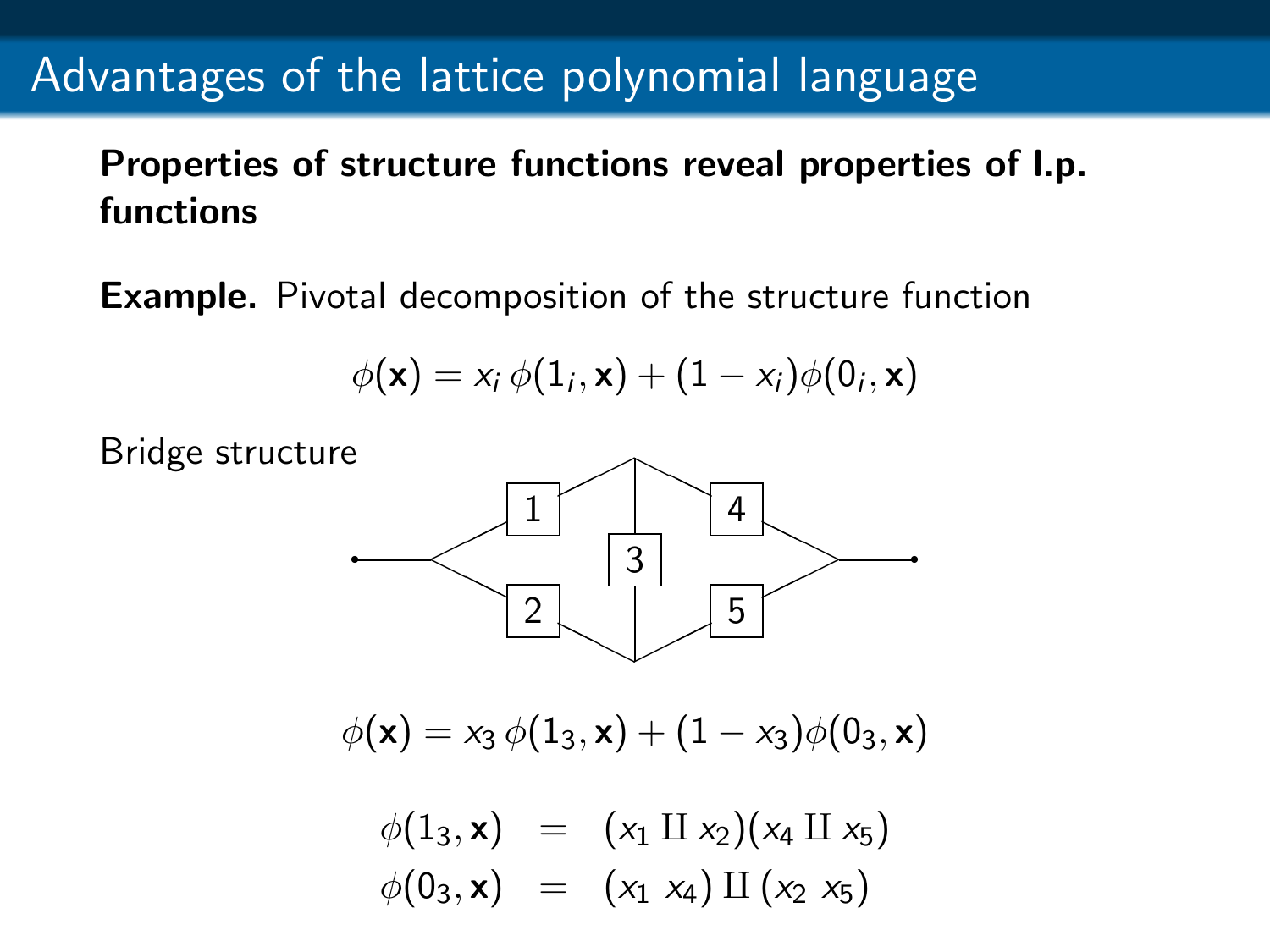## Advantages of the lattice polynomial language

Corresponding property of the l.p. functions ?

$$
\rho(\mathbf{t}) = \text{median}(\rho(a_i, \mathbf{t}), \ t_i, \ \rho(b_i, \mathbf{t}))
$$

where

$$
\mathrm{median}(x_1,x_2,x_3)=(x_1\wedge x_2)\vee(x_2\wedge x_3)\vee(x_3\wedge x_1)
$$

#### Proof.

$$
\begin{array}{rcl}\n\phi(\mathbf{x}) & = & \text{median}\left(\phi(0_i, \mathbf{x}), x_i, \phi(1_i, \mathbf{x})\right) \\
& = & \underbrace{\left(\phi(0_i, \mathbf{x}) \land x_i\right)}_{\text{redundant}} \vee \left(x_i \land \phi(1_i, \mathbf{x})\right) \vee \underbrace{\left(\phi(1_i, \mathbf{x}) \land \phi(0_i, \mathbf{x})\right)}_{= \phi(0_i, \mathbf{x})} \\
& = & x_i \phi(1_i, \mathbf{x}) \amalg \phi(0_i, \mathbf{x}) \\
& = & x_i \phi(1_i, \mathbf{x}) + \phi(0_i, \mathbf{x}) - x_i \underbrace{\phi(1_i, \mathbf{x})}_{\text{redundant}} \phi(0_i, \mathbf{x}) \\
& = & x_i \phi(1_i, \mathbf{x}) + (1 - x_i) \phi(0_i, \mathbf{x})\n\end{array}
$$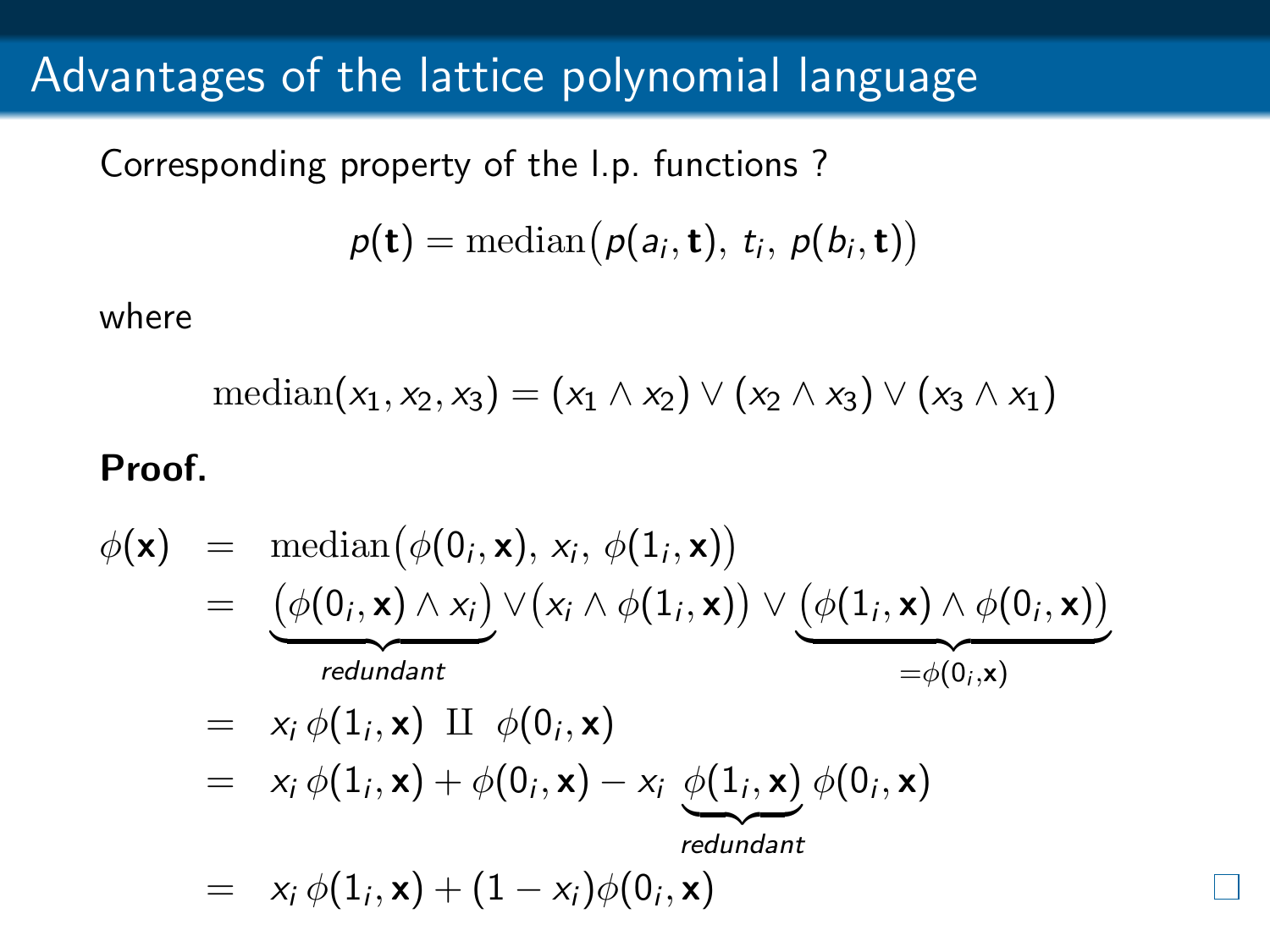### Reliability function of component  $i \in [n]$

$$
R_i(t) = \Pr(T_i > t) = \Pr(X_i(t) = 1) = \mathrm{E}[X_i(t)]
$$

 $=$  probability that component *i* does not fail in the interval [0, t]

System reliability function

$$
R_{\mathcal{S}}(t) = \Pr(T_{\mathcal{S}} > t) = \Pr(X_{\mathcal{S}}(t) = 1) = \text{E}[X_{\mathcal{S}}(t)]
$$

 $=$  probability that the system does not fail in the interval [0, t]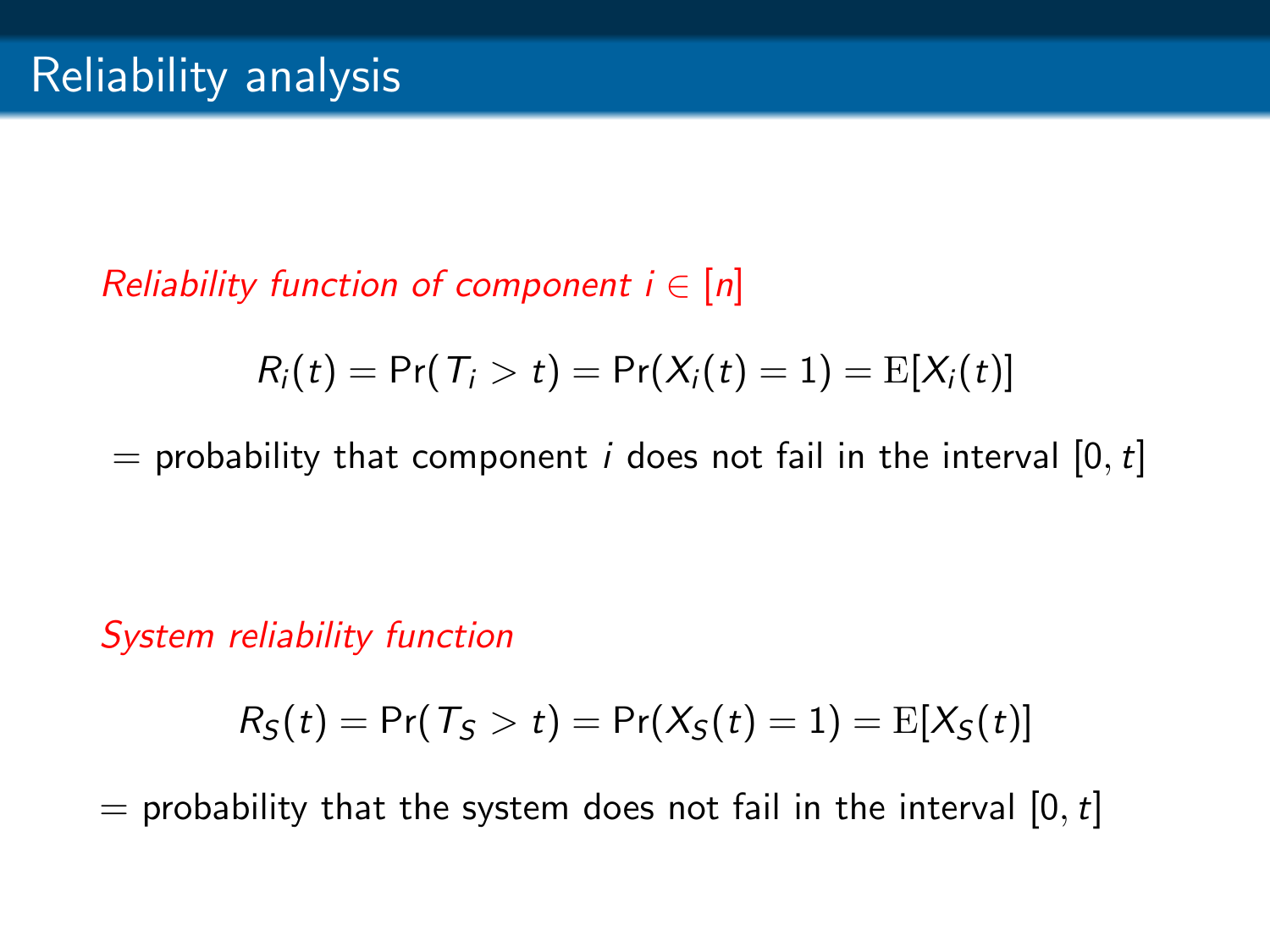## Reliability analysis

#### Theorem. (Dukhovny 2007)

$$
R_S(t) = \sum_{A \subseteq [n]} v(A) \Pr(\mathbf{X}(t) = \mathbf{e}_A)
$$

Remarks.

(i) All the needed information is the distribution of  $\mathbf{X}(t)$ (the knowledge of the joint distribution of  $T$  is not necessary) (ii) The distribution of  $\mathbf{X}(t)$  can be easily expressed in terms of the *joint probability generating function* of  $\mathbf{X}(t)$ 

$$
G(\mathbf{z},t)=\mathrm{E}\Big[\prod_{i=1}^n z_i^{X_i(t)}\Big]\qquad \quad (|z_i|\leqslant 1).
$$

We have

$$
Pr(\mathbf{X}(t) = \mathbf{e}_A) = \sum_{B \subseteq A} (-1)^{|A| - |B|} G(\mathbf{e}_B, t)
$$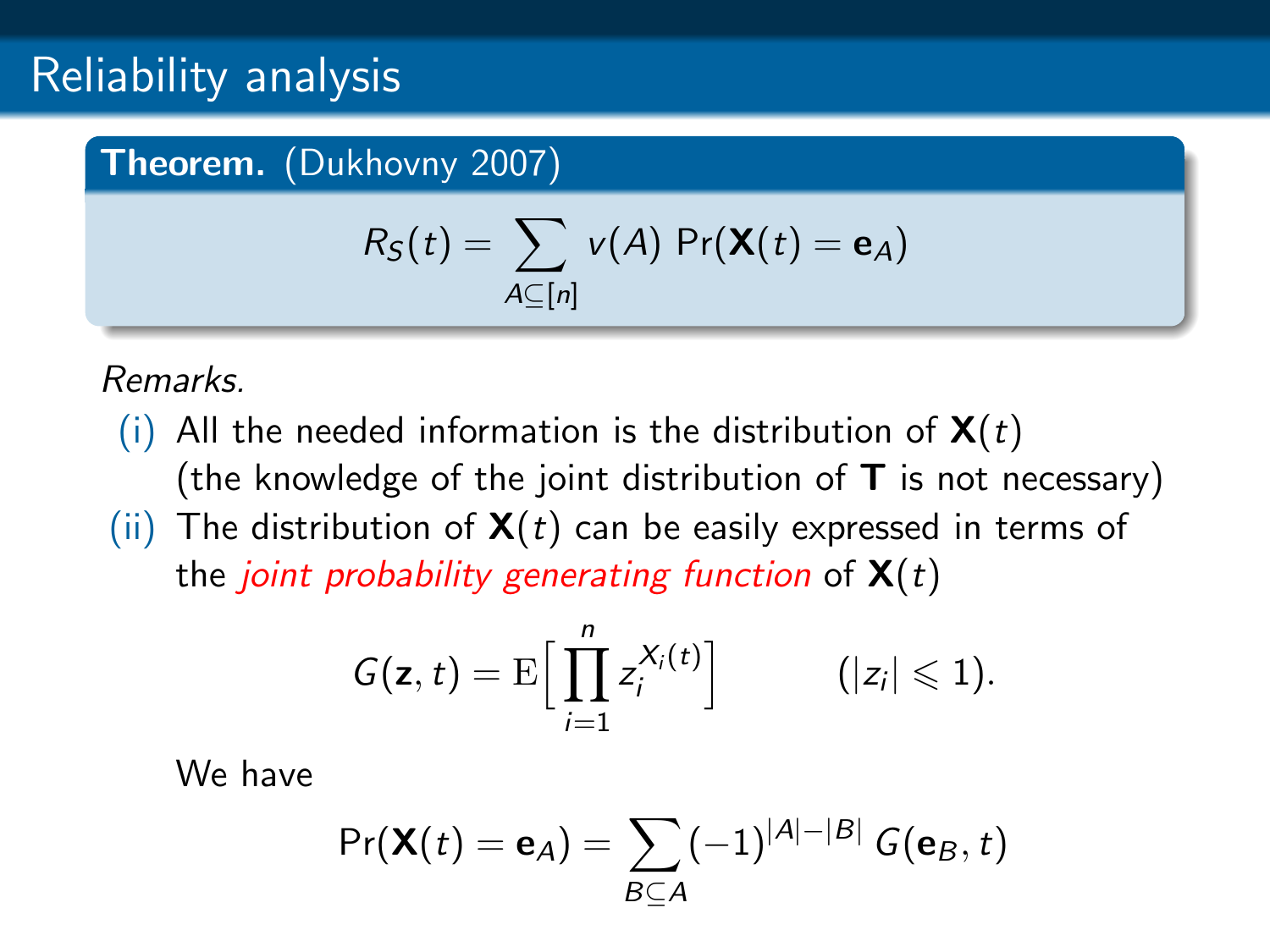## Reliability analysis

When  $T_1, \ldots, T_n$  are independent, we have

$$
R_S(t) = \sum_{A \subseteq [n]} v(A) \prod_{i \in A} R_i(t) \prod_{i \in [n] \setminus A} (1 - R_i(t))
$$

Alternative expression (Dukhovny and M. 2008)

$$
R_S(t) = \sum_{A \subseteq [n]} m_{v}(A) \Pr(T_i > t \; \forall i \in A)
$$

In case of independence

$$
R_S(t) = \sum_{A \subseteq [n]} m_{v}(A) \prod_{i \in A} R_i(t)
$$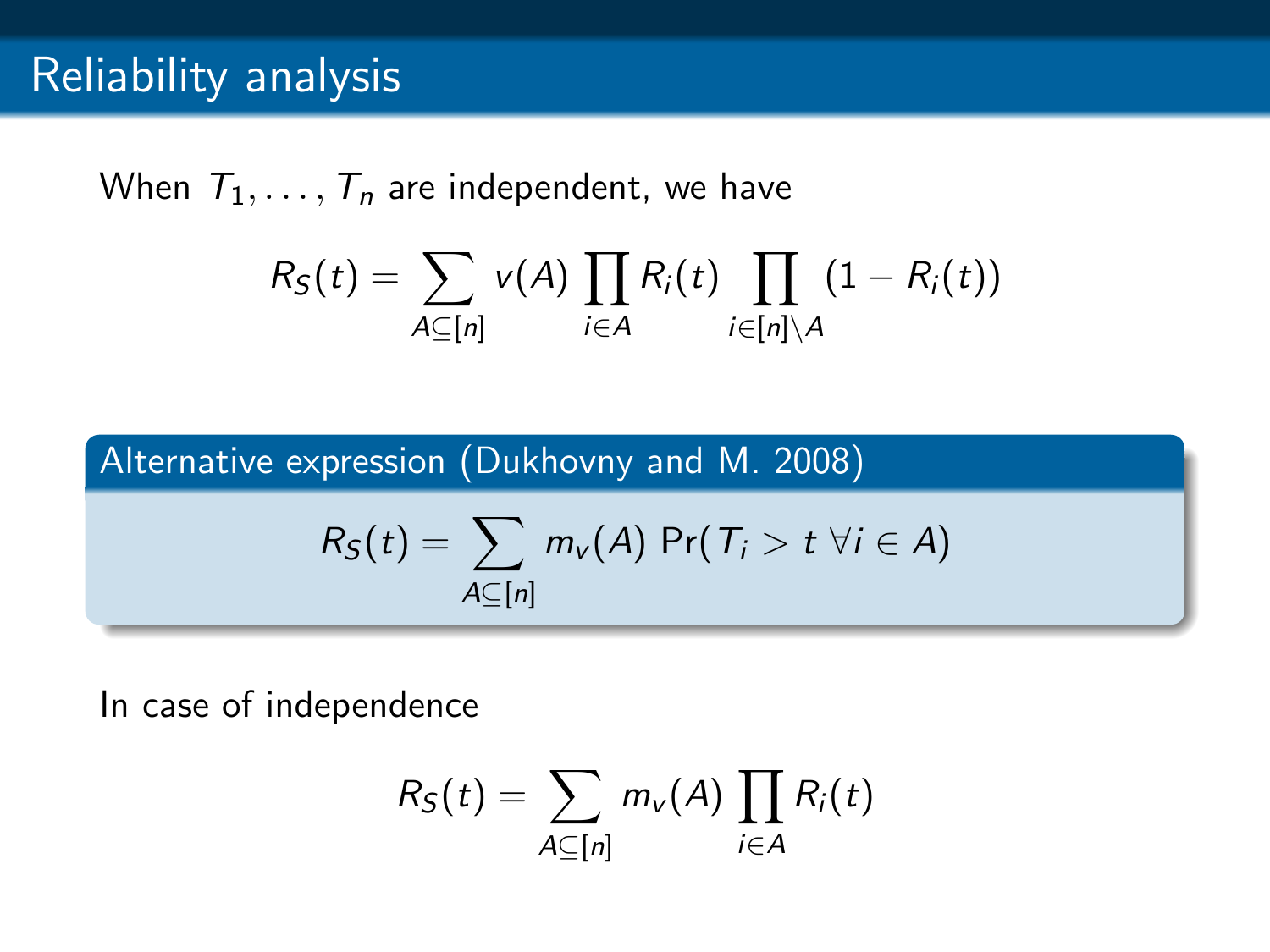### Mean time-to-failure of the system

The *mean time-to-failure* of the system is defined as

 $MTTF<sub>S</sub> = E[T<sub>S</sub>]$ 

It is easy to show that

$$
MTTF_{S}=\int_{0}^{\infty}R_{S}(t) dt
$$

(Rausand and Høyland 2004)

In case of independence

$$
\begin{array}{rcl}\n\text{MTTF}_{S} & = & \sum_{A \subseteq [n]} \nu(A) \int_{0}^{\infty} \prod_{i \in A} R_{i}(t) \prod_{i \in [n] \setminus A} (1 - R_{i}(t)) \, dt \\
\text{MTTF}_{S} & = & \sum_{A \subseteq [n]} m_{v}(A) \int_{0}^{\infty} \prod_{i \in A} R_{i}(t) \, dt\n\end{array}
$$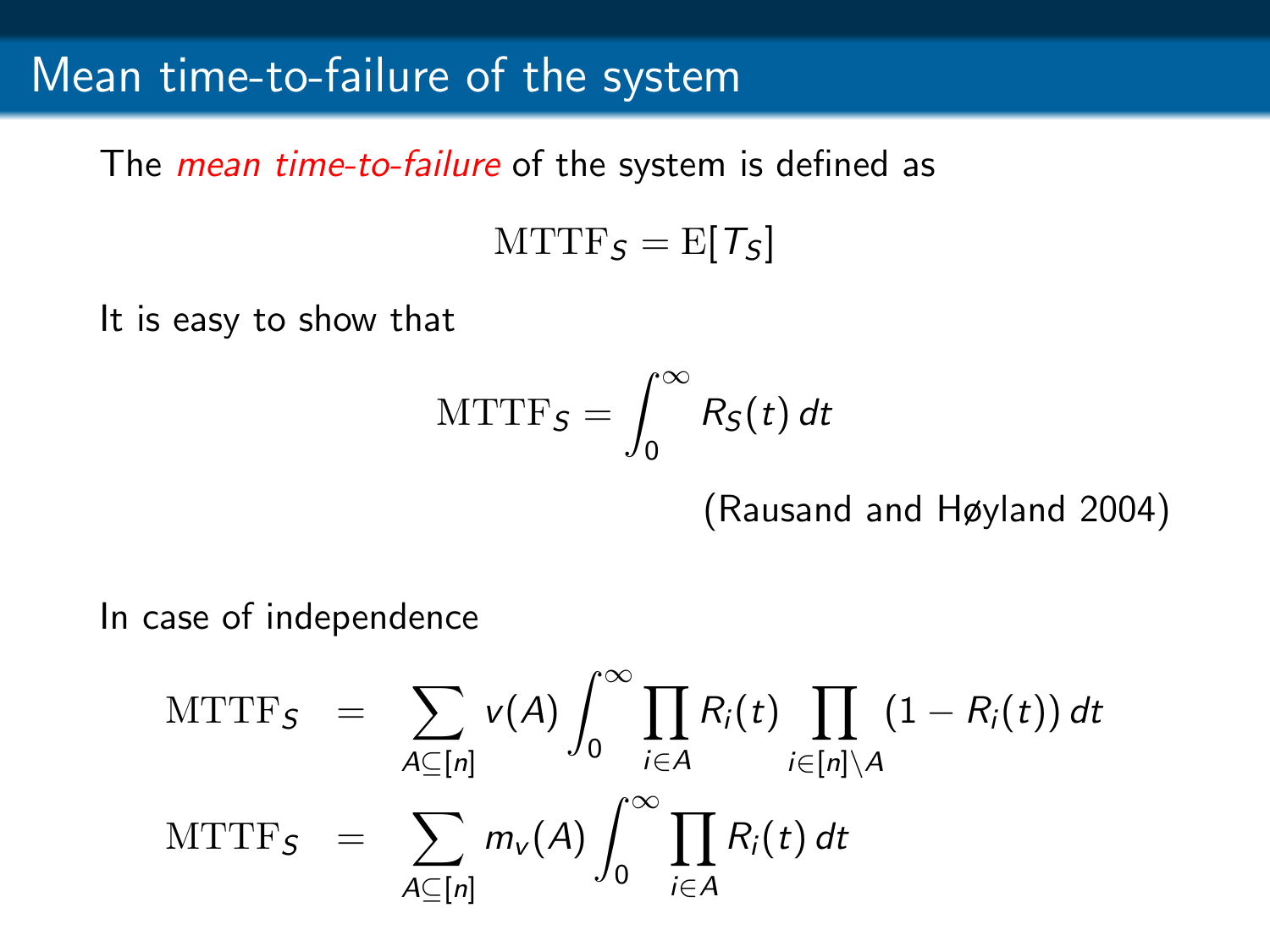## Mean time-to-failure of the system

**Example.** Assume  $R_i(t) = e^{-\lambda_i t}$ ,  $i = 1, ..., n$ 

$$
\begin{aligned}\n\text{MTTF}_{S} &= \sum_{A \subseteq [n]} m_{v}(A) \int_{0}^{\infty} \prod_{i \in A} e^{-\lambda_{i}t} \, dt \\
&= \sum_{A \subseteq [n]} m_{v}(A) \int_{0}^{\infty} e^{-\lambda_{A}t} \, dt \qquad \left(\lambda_{A} = \sum_{i \in A} \lambda_{i}\right) \\
&= \sum_{\substack{A \subseteq [n] \\ A \neq \varnothing}} m_{v}(A) \frac{1}{\lambda_{A}}\n\end{aligned}
$$

Series structure: 
$$
MTTF_S = \frac{1}{\lambda_{[n]}}
$$
  
Parallel structure:  $MTTF_S = \sum_{\substack{A \subseteq [n] \\ A \neq \varnothing}} (-1)^{|A|-1} \frac{1}{\lambda_A}$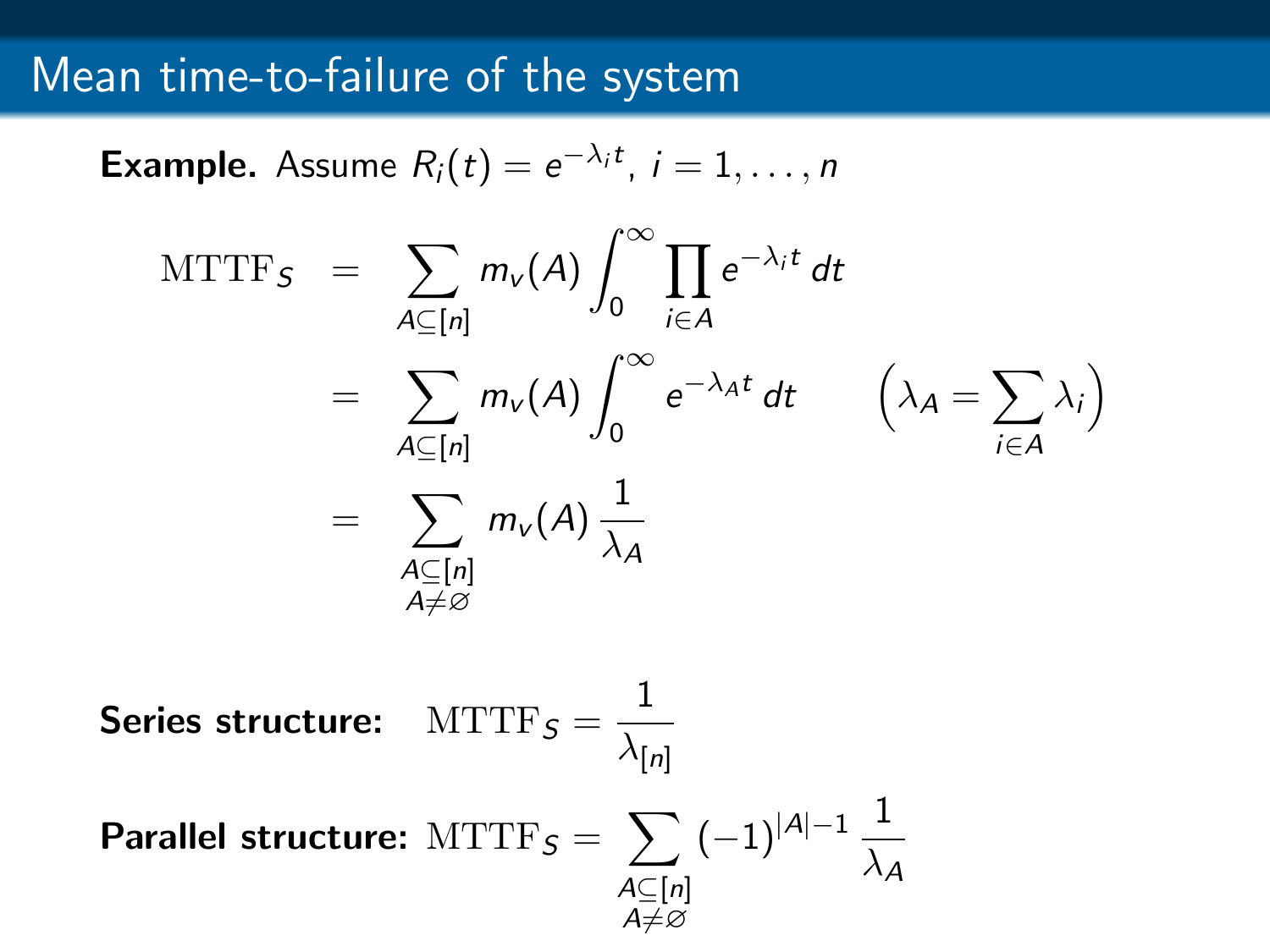# Another advantage of the lattice polynomial language

### Generalization to weighted lattice polynomial functions

### Suppose there are

(i) collective upper bounds on lifetimes of certain subsets of units (imposed by the physical properties of the assembly)

$$
\begin{array}{c|c}\n\hline\n\overline{S} & \overline{S} \\
\hline\nT & c & \text{subset lifetime} = T \wedge c\n\end{array}
$$

(ii) collective lower bounds (imposed by back-up blocks with constant lifetimes)



subset lifetime  $= T \vee c$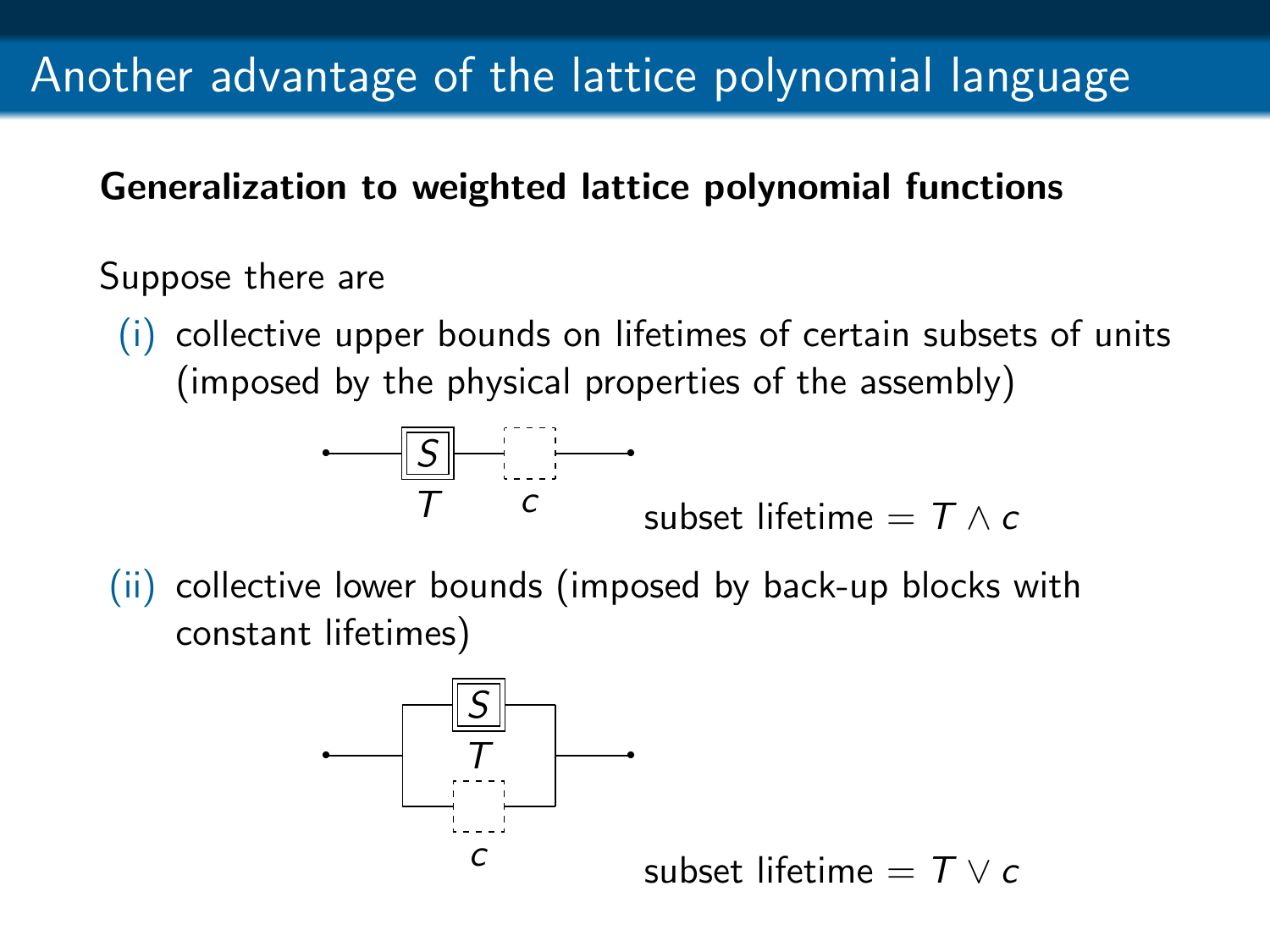The lifetime of a general system with upper and/or lower bounds can be described through a weighted lattice polynomial function

$$
T_S = p(T_1, \ldots, T_n)
$$

Example.



Suppose that the lifetime of component  $#2$  must lies in the time interval  $[c, d]$ 

$$
T_S = T_1 \wedge \text{median}(c, T_2, d)
$$
  
=  $T_1 \wedge (c \vee (T_2 \wedge d))$   
=  $(c \wedge T_1) \vee (d \wedge T_1 \wedge T_2)$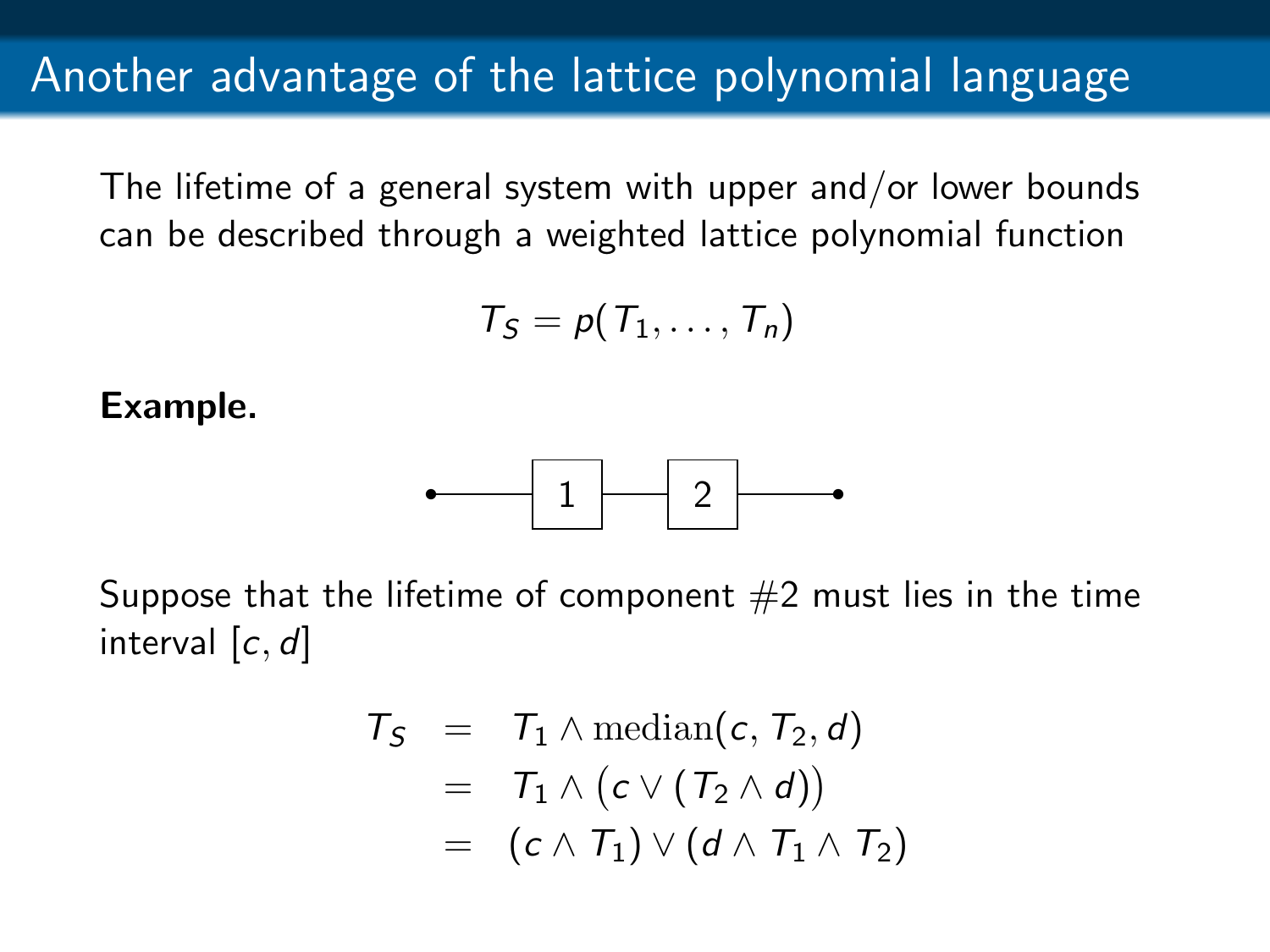The class of n-ary weighted lattice polynomial (w.l.p.) functions is defined as follows:

- (i) For any  $k \in [n]$  and any  $c \in L$ , the projection  $(t_1, \ldots, t_n) \mapsto t_k$  and the constant function  $(t_1, \ldots, t_n) \mapsto c$ are n-ary w.l.p. function
- (ii) If p and q are n-ary w.l.p. functions then  $p \wedge q$  and  $p \vee q$  are n-ary w.l.p. functions
- $(iii)$  Every *n*-ary w.l.p. function is constructed by finitely many applications of the rules (i) and (ii).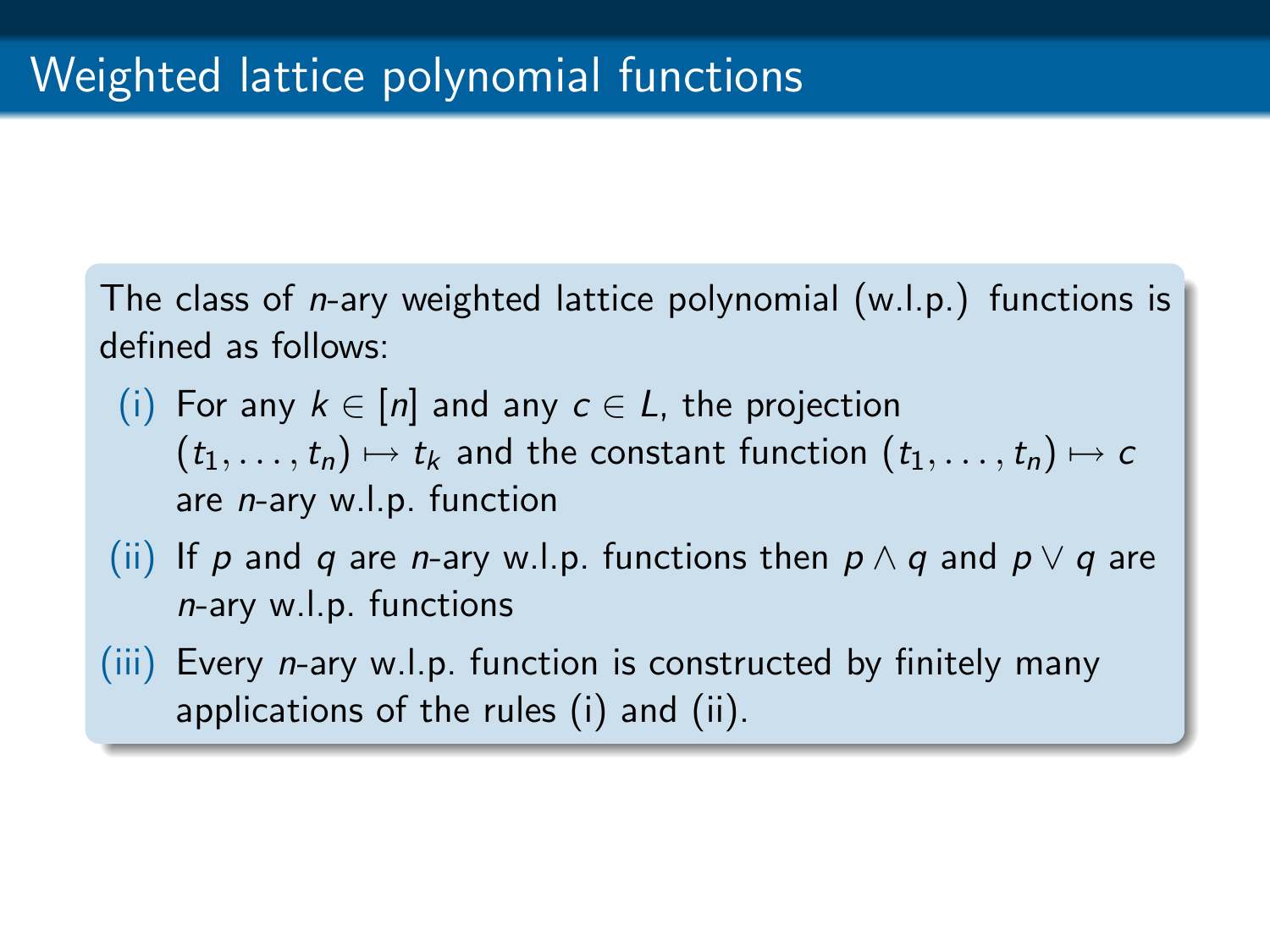## Weighted lattice polynomial functions

$$
\begin{array}{ll}\n\text{w.l.p. function} & \longleftrightarrow & \text{set function} \\
p: L^n \to L & \text{w}: 2^{[n]} \to L\n\end{array}
$$

$$
w(A) = p(e^{a,b}_A) \qquad A \subseteq [n]
$$

 $\rightarrow$  We write  $p_w$  instead of  $p$ 

Representations of a w.l.p. function (Goodstein 1967)

$$
p_w(\mathbf{t}) = \bigvee_{A \subseteq [n]} (w(A) \wedge \bigwedge_{i \in A} t_i)
$$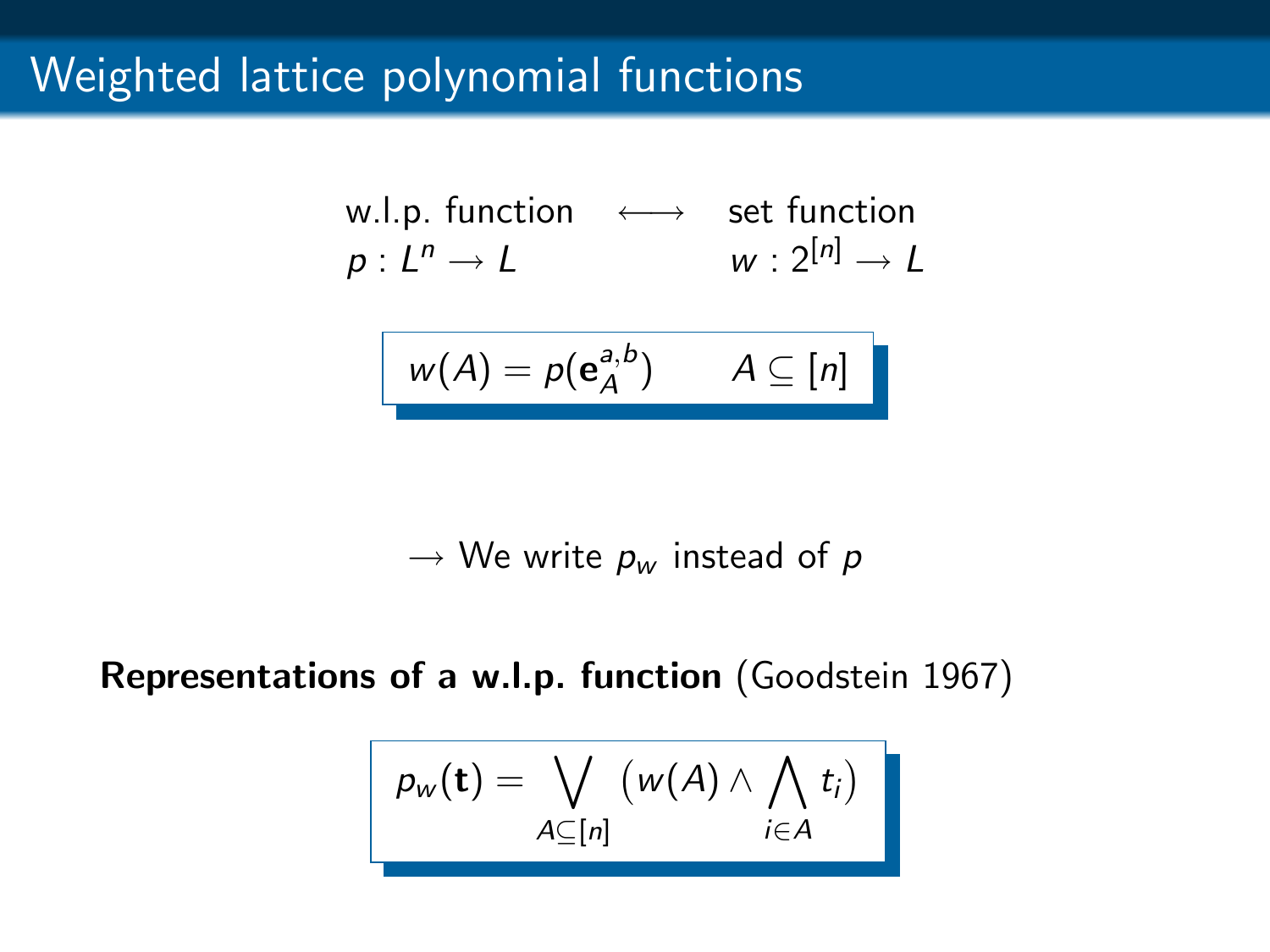## Weighted lattice polynomial functions

Example (cont'd)



$$
\rho_{\sf w}(t_1,t_2)=(c\wedge t_1)\vee (d\wedge t_1\wedge t_2)
$$

| Α        | w(A) |
|----------|------|
| Ø        | 0    |
| $\{1\}$  | с    |
| ${2}$    | 0    |
| ${1, 2}$ | d    |

We can show that

 $X_{\mathcal{S}}(t) = (\text{Ind}(c > t) X_1(t)) \amalg (\text{Ind}(d > t) X_1(t) X_2(t))$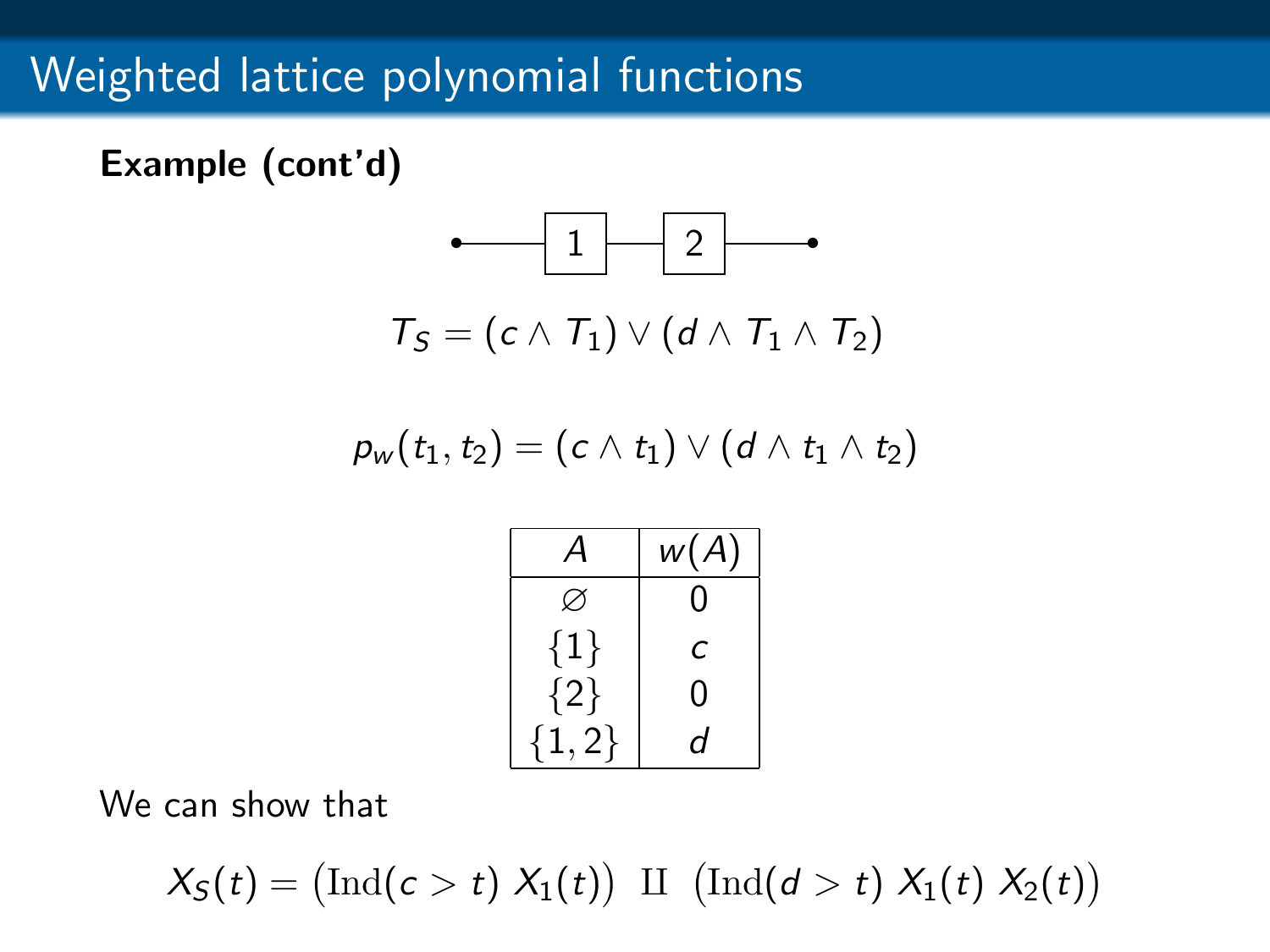### Representation of w.l.p. functions (DNF)

$$
p_w(\mathbf{t}) = \bigvee_{A \subseteq [n]} w(A) \wedge \bigwedge_{i \in A} t_i
$$

### Theorem. (Dukhovny and M. 2008)

If  $T_S = p_w(T_1, \ldots, T_n)$  then

$$
X_{S}(t) = \coprod_{A \subseteq [n]} v_t(A) \prod_{i \in A} X_i(t) \qquad (t \geq 0)
$$

where  $v_t(A) = \text{Ind}(w(A) > t)$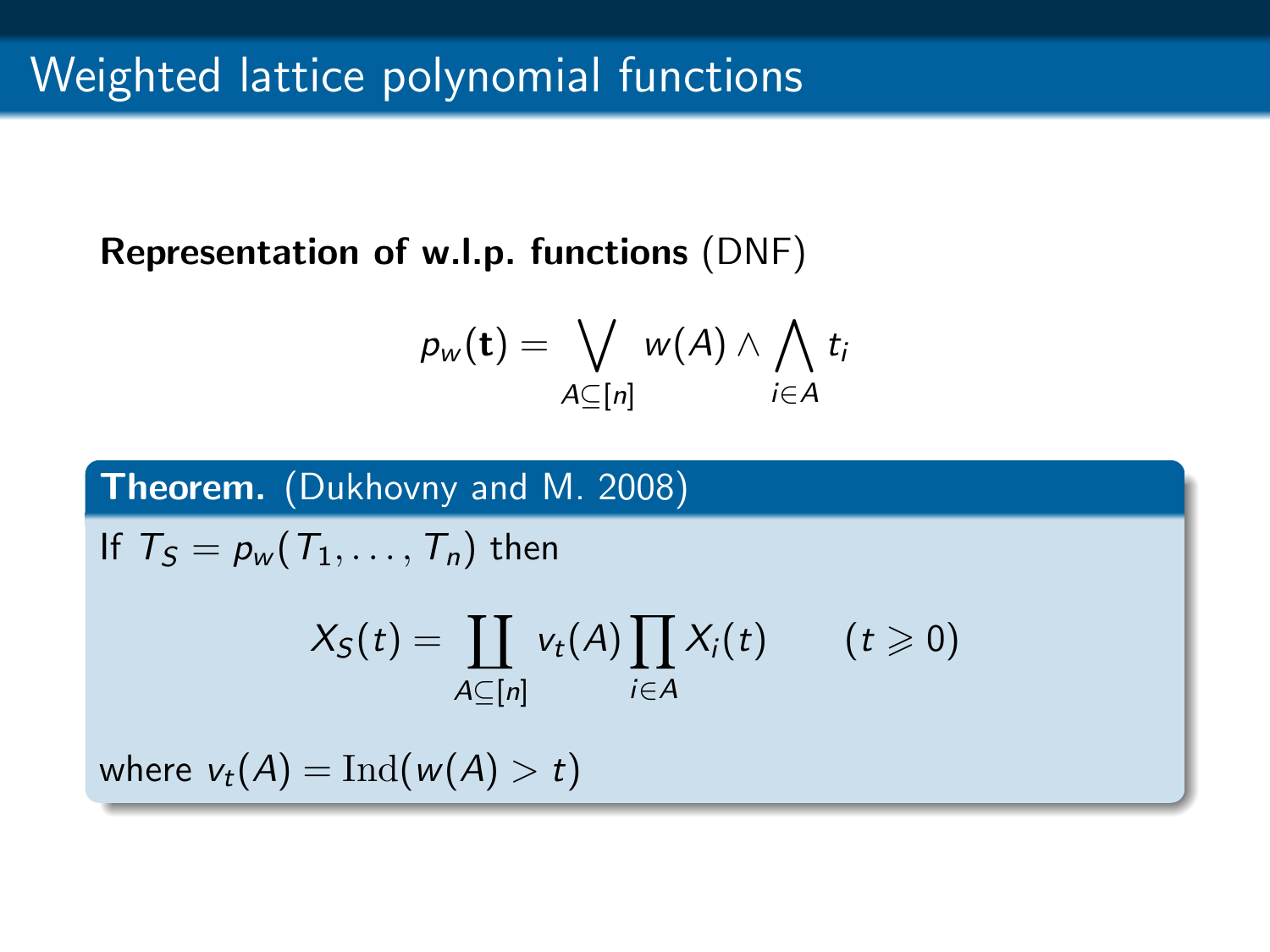### Exact reliability formulas (Dukhovny and M. 2008)

$$
R_S(t) = \sum_{A \subseteq [n]} v_t(A) \Pr(\mathbf{X}(t) = \mathbf{e}_A)
$$
  

$$
R_S(t) = \sum_{A \subseteq [n]} m_{v_t}(A) \Pr(T_i > t \ \forall i \in A)
$$

In case of independence

$$
R_S(t) = \sum_{A \subseteq [n]} v_t(A) \prod_{i \in A} R_i(t) \prod_{i \in [n] \setminus A} (1 - R_i(t))
$$
  

$$
R_S(t) = \sum_{A \subseteq [n]} m_{v_t}(A) \prod_{i \in A} R_i(t)
$$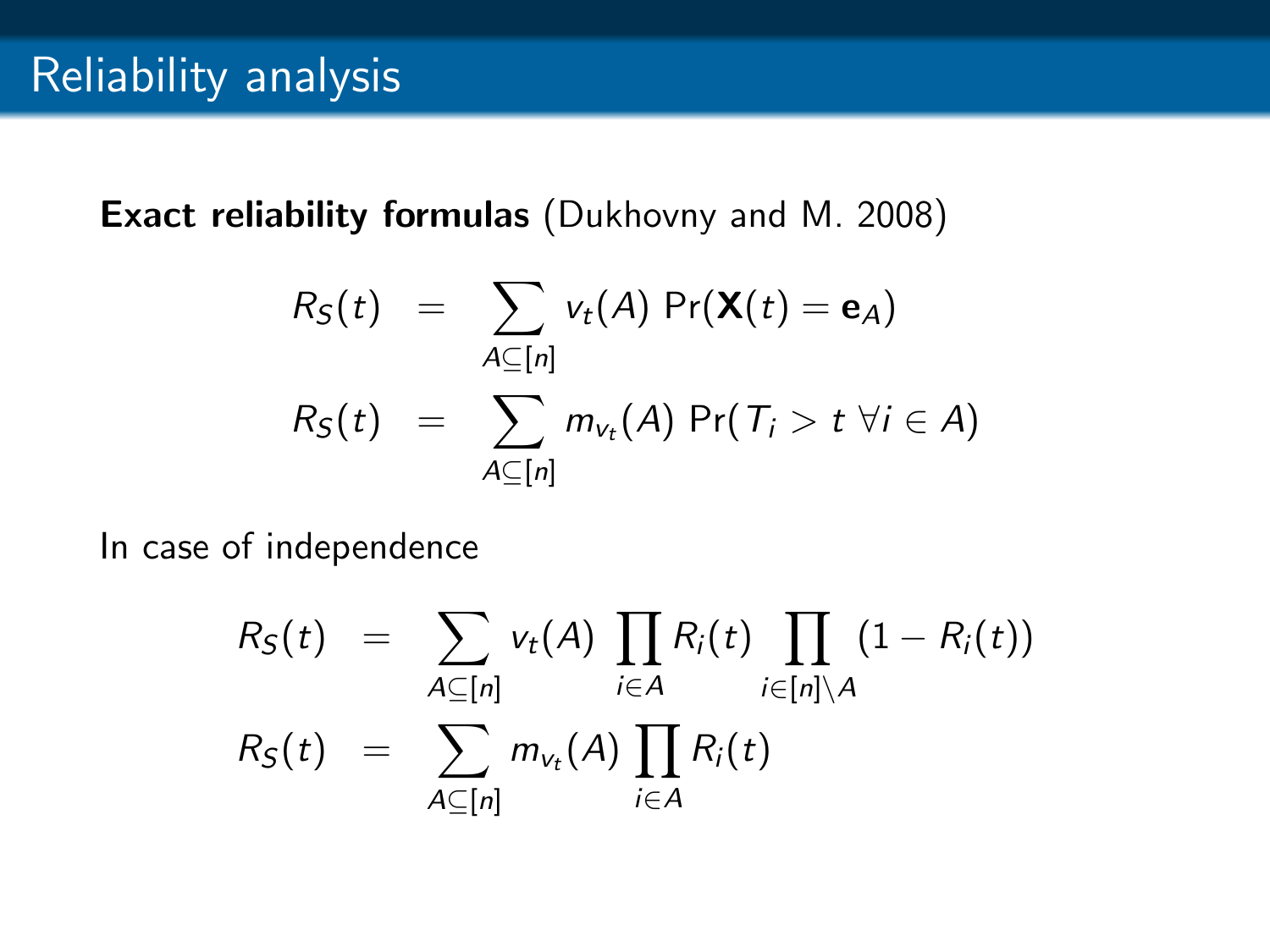## Mean time-to-failure of the system

$$
\begin{split}\n&\text{MTTF}_{S} = \int_{0}^{\infty} R_{S}(t) dt \\
&= \sum_{A \subseteq [n]} \int_{0}^{\infty} m_{v_{t}}(A) \prod_{i \in A} R_{i}(t) dt \\
&= \sum_{A \subseteq [n]} \int_{0}^{\infty} \left( \sum_{B \subseteq A} (-1)^{|A| - |B|} v_{t}(B) \right) \prod_{i \in A} R_{i}(t) dt \\
&= \sum_{A \subseteq [n]} \sum_{B \subseteq A} (-1)^{|A| - |B|} \int_{0}^{\infty} \text{Ind}(w(B) > t) \prod_{i \in A} R_{i}(t) dt \\
&= \sum_{A \subseteq [n]} \sum_{B \subseteq A} (-1)^{|A| - |B|} \int_{0}^{w(B)} \prod_{i \in A} R_{i}(t) dt\n\end{split}
$$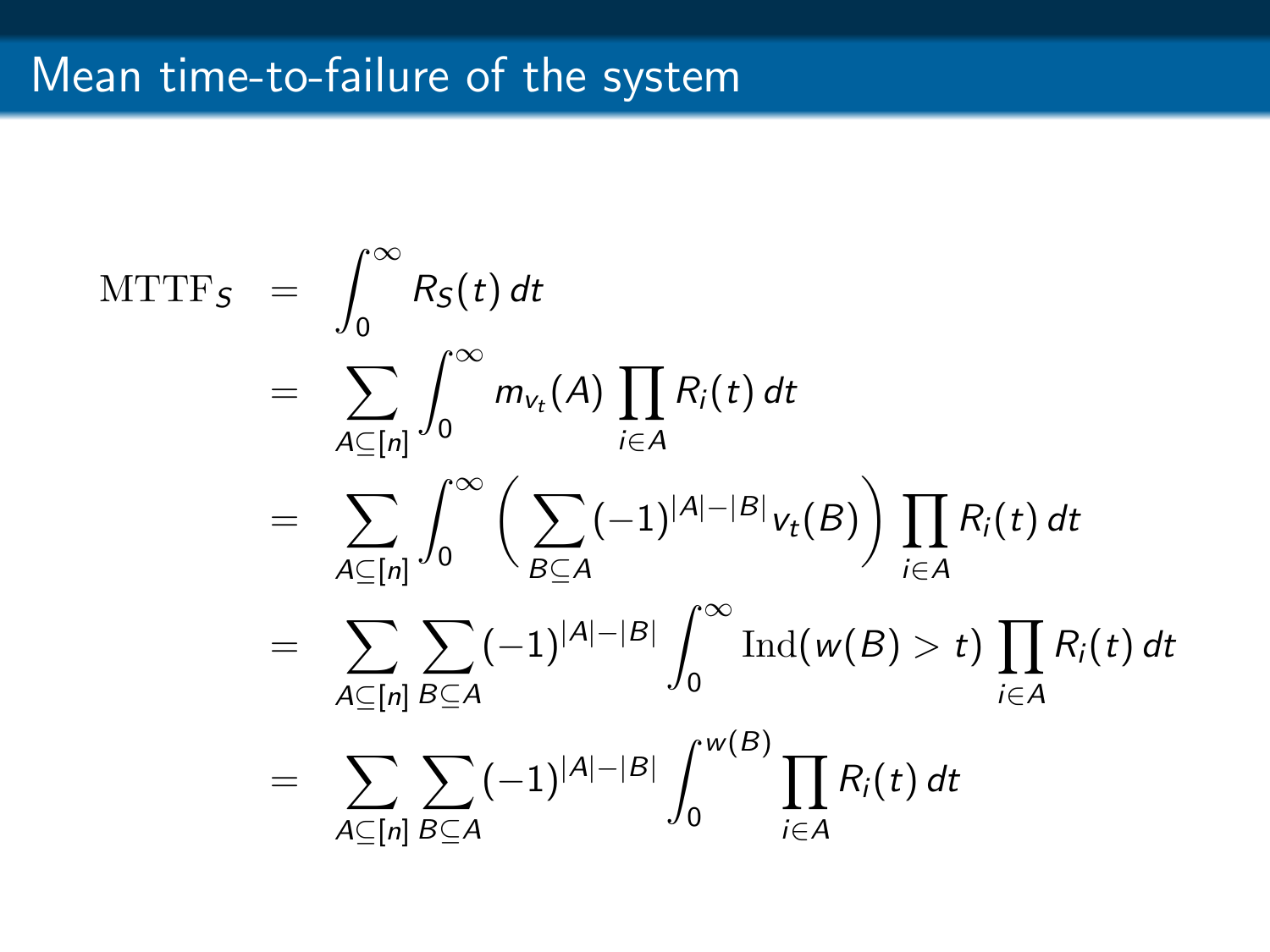**Example.** Assume  $R_i(t) = e^{-\lambda_i t}$ ,  $i = 1, \ldots, n$ 

$$
\begin{array}{lcl} \mathrm{MTTF}_{\mathcal{S}} & = & \displaystyle \sum_{A \subseteq [n]} \sum_{B \subseteq A} (-1)^{|A| - |B|} \int_0^{w(B)} \prod_{i \in A} e^{-\lambda_i t} \, dt \\ \\ & = & \displaystyle \sum_{A \subseteq [n]} \sum_{B \subseteq A} (-1)^{|A| - |B|} \int_0^{w(B)} e^{-\lambda_A t} \, dt \qquad \Big( \lambda_A = \sum_{i \in A} \lambda_i \Big) \\ \\ & = & w(\varnothing) + \sum_{\substack{A \subseteq [n] \\ A \neq \varnothing}} \sum_{B \subseteq A} (-1)^{|A| - |B|} \frac{1 - e^{-\lambda_A w(B)}}{\lambda_A} \end{array}
$$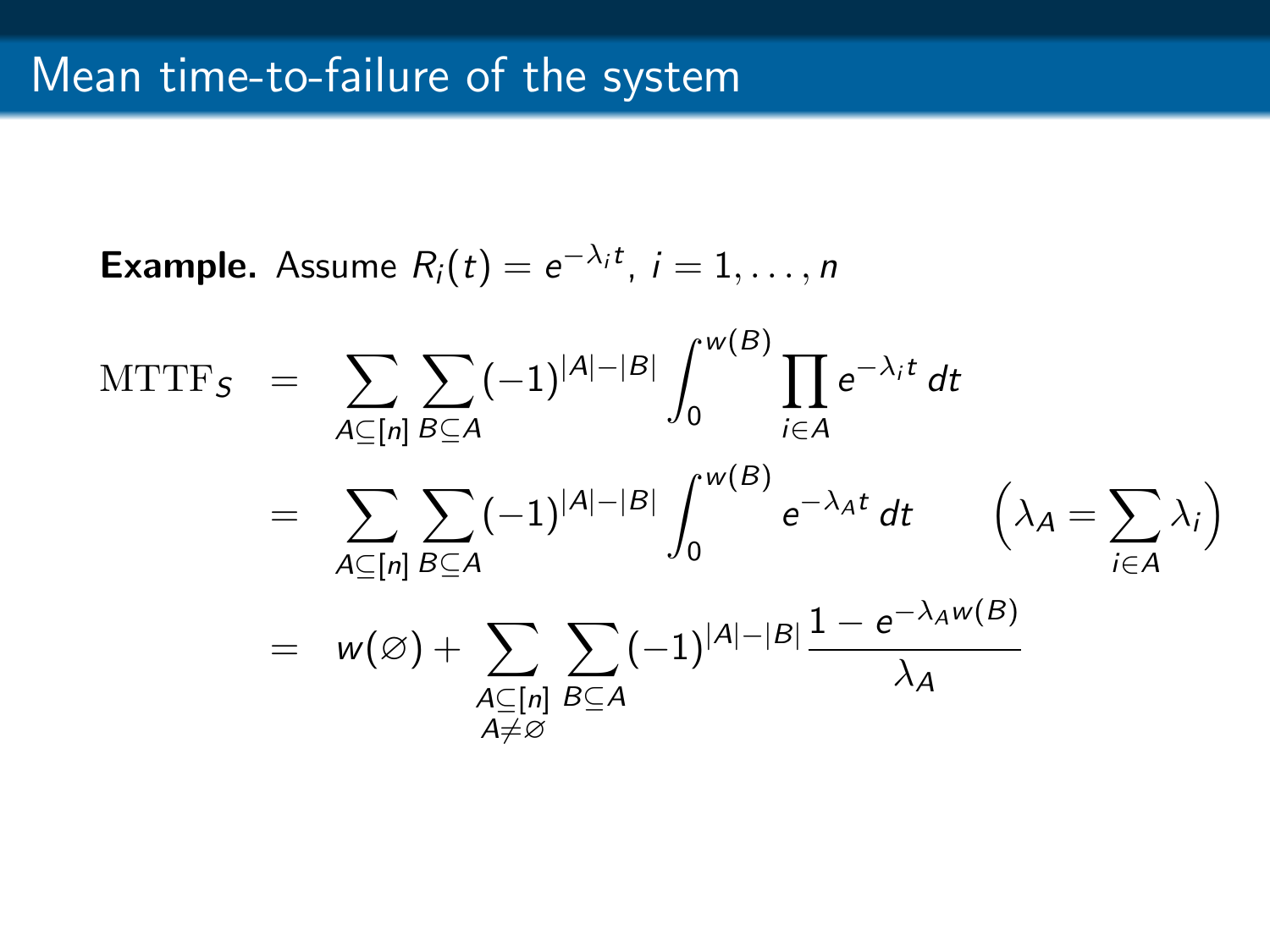### Conclusion

We have discussed the formal parallelism between two representations of systems

- **•** Structure functions
- Lattice polynomial functions
- $\rightarrow$  Their languages are equivalent in many ways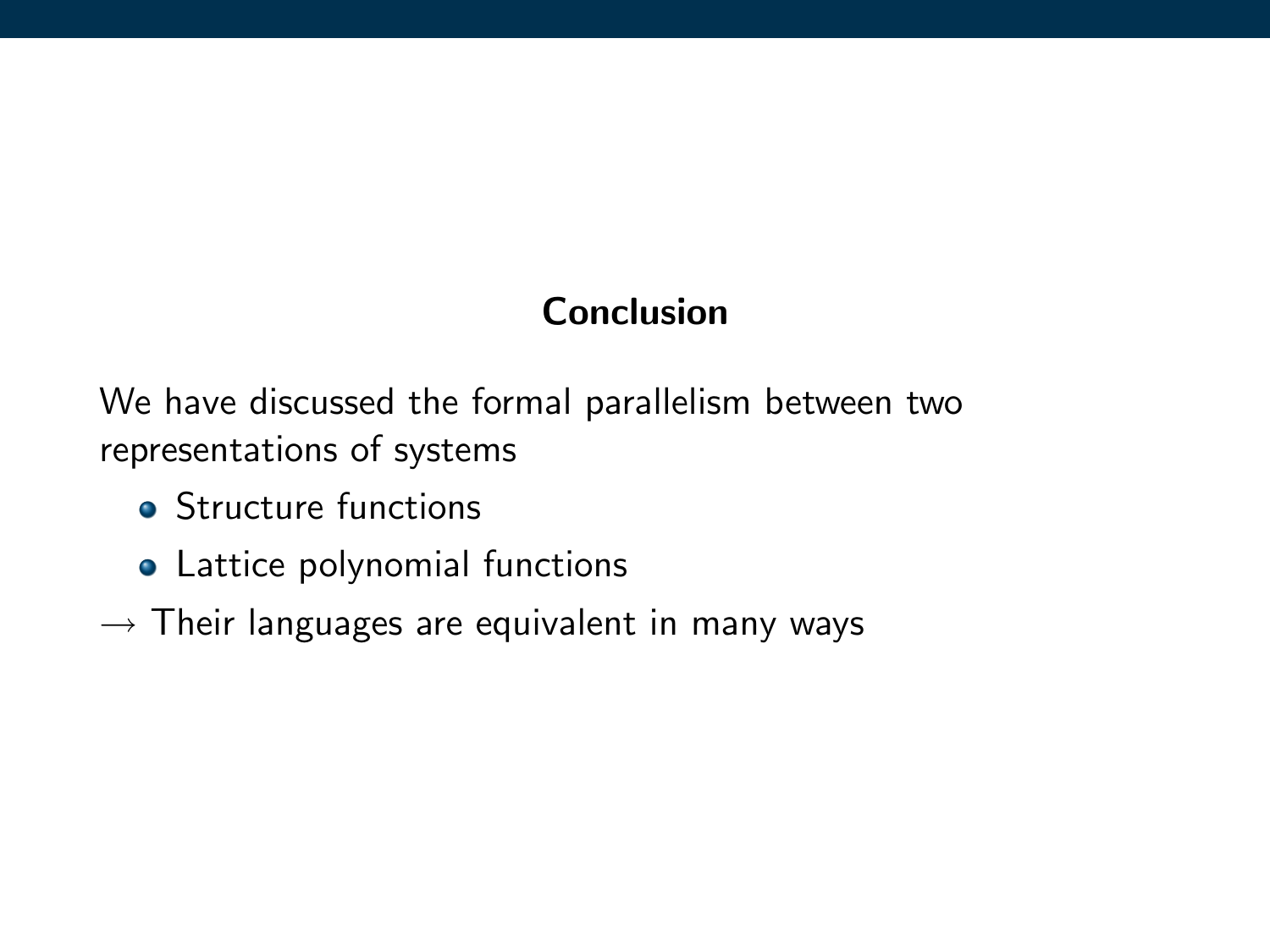### Advantages

- Generalization to w.l.p. functions  $+$  exact reliability formulas
- Exact formulas for the distribution functions of w.l.p. functions of random variables

$$
Y=p_w(X_1,\ldots,X_n)
$$

- Several special cases can be investigated
	- Symmetric w.l.p. functions :  $w(A) = f(|A|)$
	- The reliability of any subsystem depends only on the number of units in the subsystem  $Pr(\mathbf{X}(t) = \mathbf{e}_A) = g_t(|A|)$

· · ·